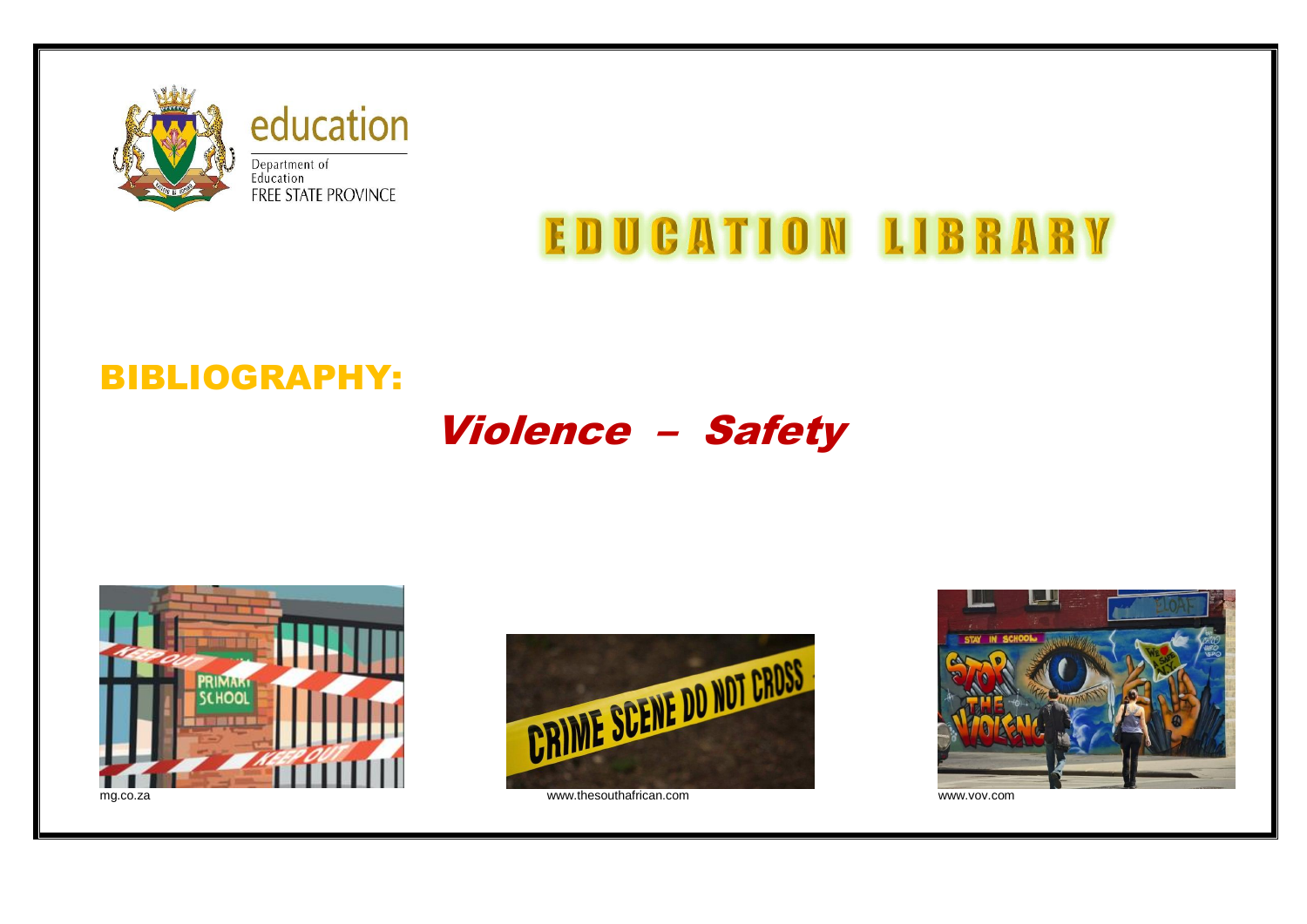#### I N T R O D U C T I O N

- Resources in the bibliography may be **borrowed** from the Education Library, by quoting the **name of the bibliography** (*Violence – Safety)* and **item(s) number** (as found in the first column) and the **title of the item**.
- **Photocopies** OR **electronic** copies of magazine or internet articles are obtainable by quoting the **name of the bibliography** (*Violence – Safety*) and **item(s) number** (as found in the first column) and the **title of the item**.



mg.co.za

Education Library Ground Floor Private Bag X20565 Syfrets Building 9300 Bloemfontein

#### Postal Address: Physical Address:

The Librarian The Library Communication Library Communication Library Bloemfontein 65 Charlotte Maxeke Street

> Tel: 051-404-8467 Fax: 086-615-2502 Email: [E.Mostert@fseducation.gov.za](mailto:E.Mostert@fseducation.gov.za)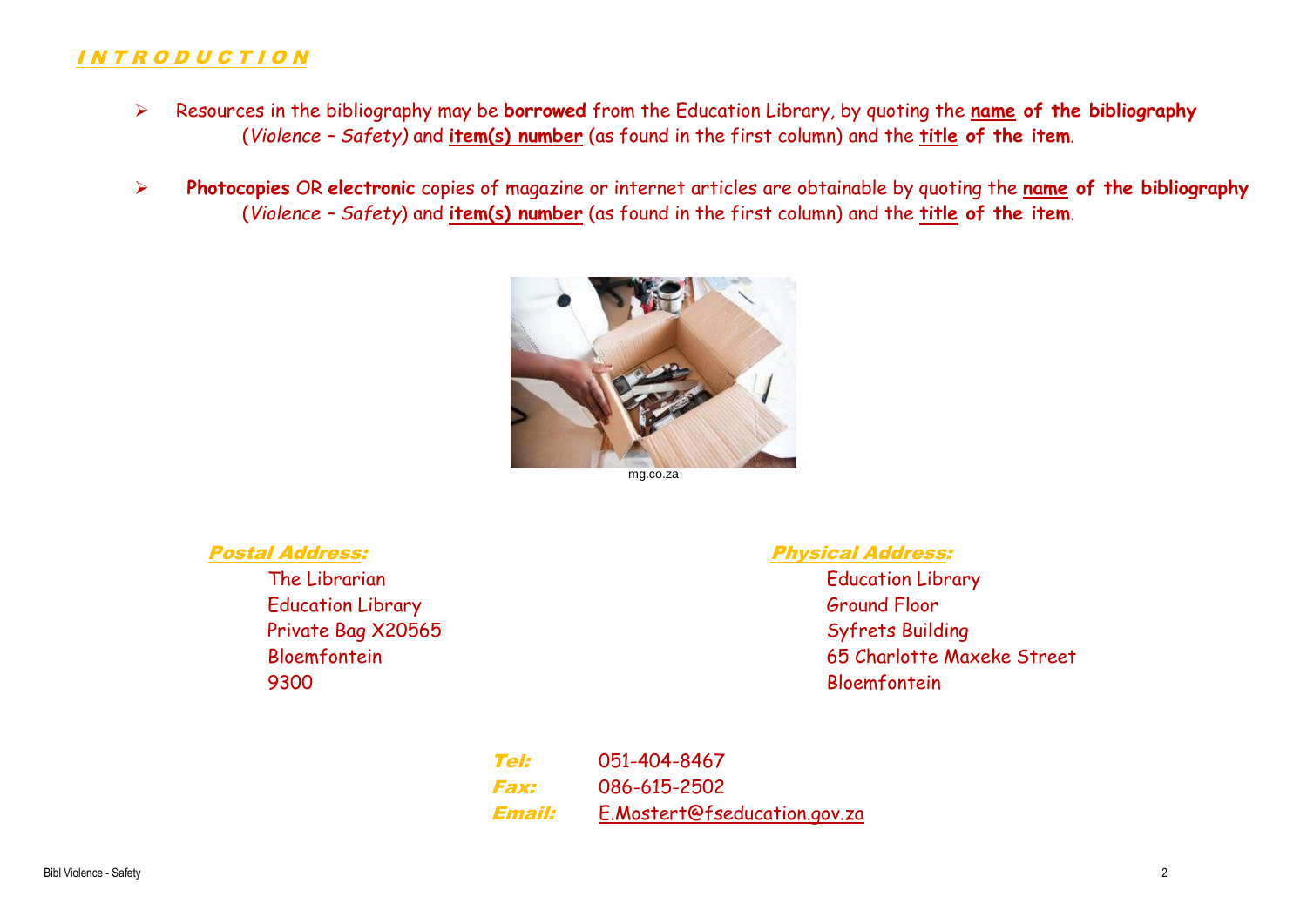

### BOOKS, DOCUMENTS AND AUDIO-VISUAL

| <b>NR</b>      | <b>AUTHOR</b>       | <b>TITLE</b>                                           | <b>DATE</b> | <b>CALL NR</b>   |
|----------------|---------------------|--------------------------------------------------------|-------------|------------------|
| 1.             | BEHARILAL, M        | Ayanda says no to bullying                             | 2015        | <b>BEH/J</b>     |
| 2.             | BEHARILAL, M        | Ayanda sê nee vir afknouery                            | 2015        | <b>BEH/J</b>     |
| 3 <sub>1</sub> | BEHARILAL, M        | Ayanda o hlola bo-mpodi                                | 2015        | <b>BEH/SSO/J</b> |
| 4.             | BEHARILAL, M        | Ayanda o ema kgatlhanong le go dipisiwa                | 2015        | <b>BEH/TSW/J</b> |
| 5.             | BEHARILAL, M        | U-Ayanda uthi hayi ekugculelweni                       | 2015        | <b>BEH/XHO/J</b> |
| 6.             | <b>BEHARILAL, M</b> | U-Ayanda umelana nokuchukuluzwa                        | 2015        | <b>BEH/ZUL/J</b> |
| 7.             | ASH, E              | Bullying and teasing<br>[DVD, 14 min]                  | 1994        | 302.3 BUL        |
| 8.             | ARSENAULT, R        | Gangs: the tough decision to stay out<br>[DVD, 22 min] | 1998        | 302.34 ARS       |
| 9.             | COSTER, P           | Bullied by girls                                       | 2014        | 302.343 COS/J    |
| 10.            | GREEN, J            | <b>Bullied by groups</b>                               | 2014        | 302.343 GRE/J    |
| 11.            | REGAN, L            | Bullied to belong                                      | 2014        | 302.343 REG/J    |
| 12.            | RIGBY, K            | New perspectives on bullying                           | 2002        | 302.343 RIG      |
| 13.            | ROONEY, A           | Bullied in cyberspace                                  | 2014        | 302.343 ROO/J    |
| 14.            | SENKER, C           | <b>Bullied by friends</b>                              | 2014        | 302.343 SEN/J    |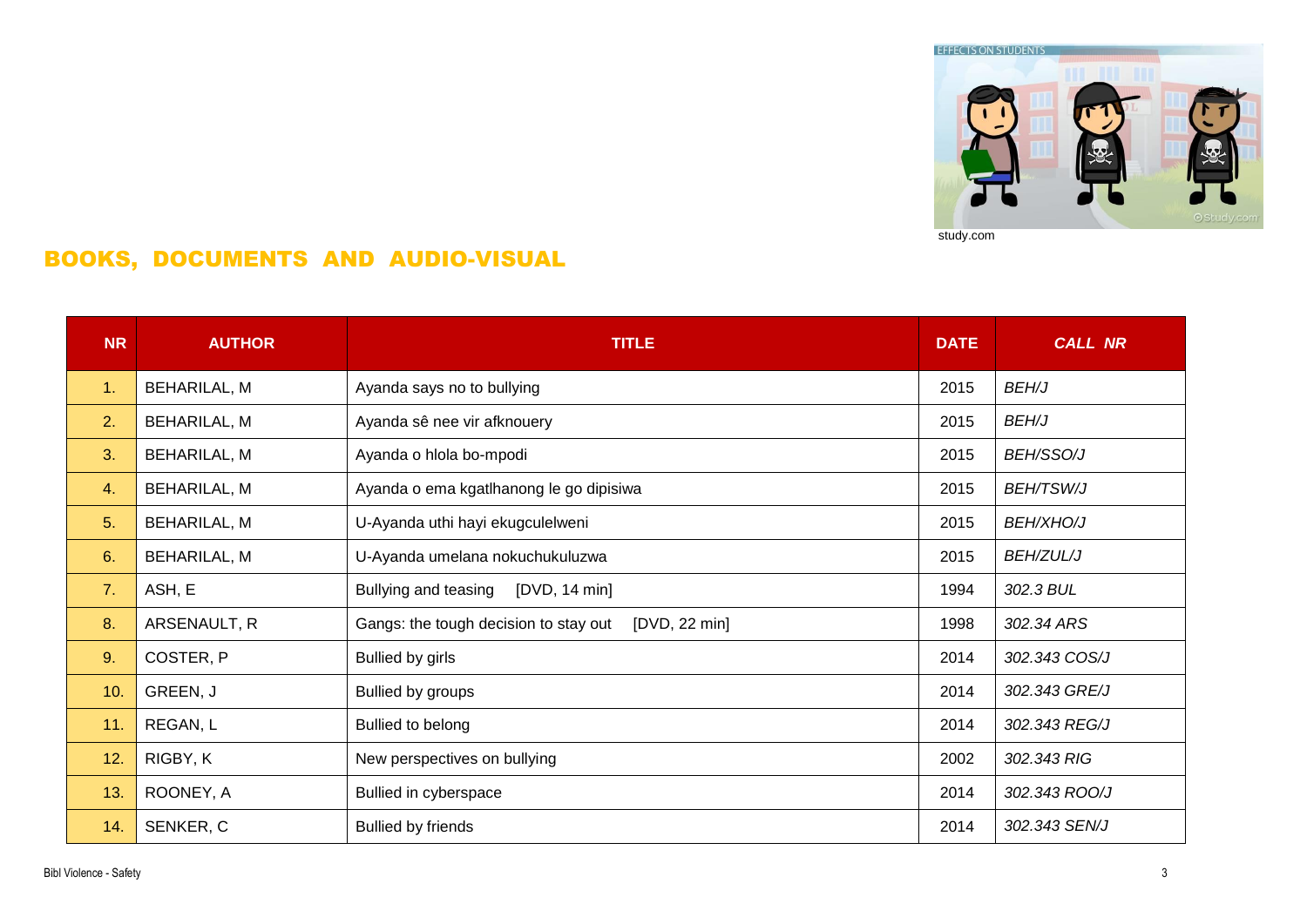| <b>NR</b> | <b>AUTHOR</b>          | <b>TITLE</b><br><b>DATE</b>                                                                             |      | <b>CALL NR</b> |
|-----------|------------------------|---------------------------------------------------------------------------------------------------------|------|----------------|
| 15.       | WOLF, A                | <b>Bullied by boys</b>                                                                                  | 2014 | 302.343 WOO/J  |
| 16.       | <b>RIC</b>             | Bullying. Intermediate Phase: identify, cope, prevent                                                   | 2003 | 302.343076 BUL |
| 17.       | DU TOIT, S I           | Geweld in die samelewing                                                                                | 1986 | 303.6 DUT      |
| 18.       | MAY, D                 | Violence                                                                                                | 1986 | 303.6 MAY/J    |
| 19.       | POCOCK, M              | Creative force: arts-based exercises for work with young people around issues<br>of violence            | 2001 | 303.6071 CRE   |
| 20.       | ROS, JI                | Political terrorism: an interdisciplinary approach                                                      | 2006 | 303.625 ROS    |
| 21.       | BARLOW, G              | Video violence and children                                                                             | 1985 | 305.23 VID     |
| 22.       | DAVIES, L              | Education and conflict: complexity and chaos                                                            | 2004 | 306.43 DAV     |
| 23.       | LUSIN, H               | Spiral of entrapment: abused women in conflict with the law                                             | 2005 | 345.6804 LUD   |
| 24.       | SEMPE, MD              | Relationship between adolescent substance abuse and violence in Batho<br>(M.Tech, TUT)<br>policing area | 2007 | 362.29 SEM     |
| 25.       | SMITH, M               | Feeling yes, feeling no. Part 1, 2 and 3<br>[VHS, $45 \text{ min}$ ]                                    | 1990 | 362.7044 FEE   |
| 26.       | BENEDICT, H            | Safe, strong and streetwise                                                                             | 1987 | 362.76 BEN/J   |
| 27.       | <b>CIBA FOUNDATION</b> | Child sexual abuse within the family                                                                    | 1984 | 362.76 CHI     |
| 28.       | <b>ANON</b>            | Emotional abuse: how to cope [VHS, 26 min]                                                              | 2002 | 362.76 EMO     |
| 29.       | FALLER, KC             | Understanding and assessing child sexual maltreatment                                                   | 2003 | 362.76 FAL     |
| 30.       | FINKELHOR, D           | Sexually victimized children                                                                            | 1979 | 362.76 FIN     |
| 31.       | HELDMAN, M             | Girls beware<br>[VHS, 10 min]                                                                           | 1992 | 362.76 HEL     |
| 32.       | HOSKY, J               | Sexual abuse of children [VHS, 50 min]                                                                  | 1992 | 362.76 HOS     |
| 33.       | KEHOE, P               | Helping abused children: a book for those who work with sexually abused<br>children                     | 1988 | 362.76 KEH     |
| 34.       | MacDONALD, D           | Child molestation<br>[VHS, 20 min]                                                                      | 1996 | 362.76 MACD    |
| 35.       | HESTER, M              | Making an impact: children and domestic violence                                                        | 2007 | 362.76 MAK     |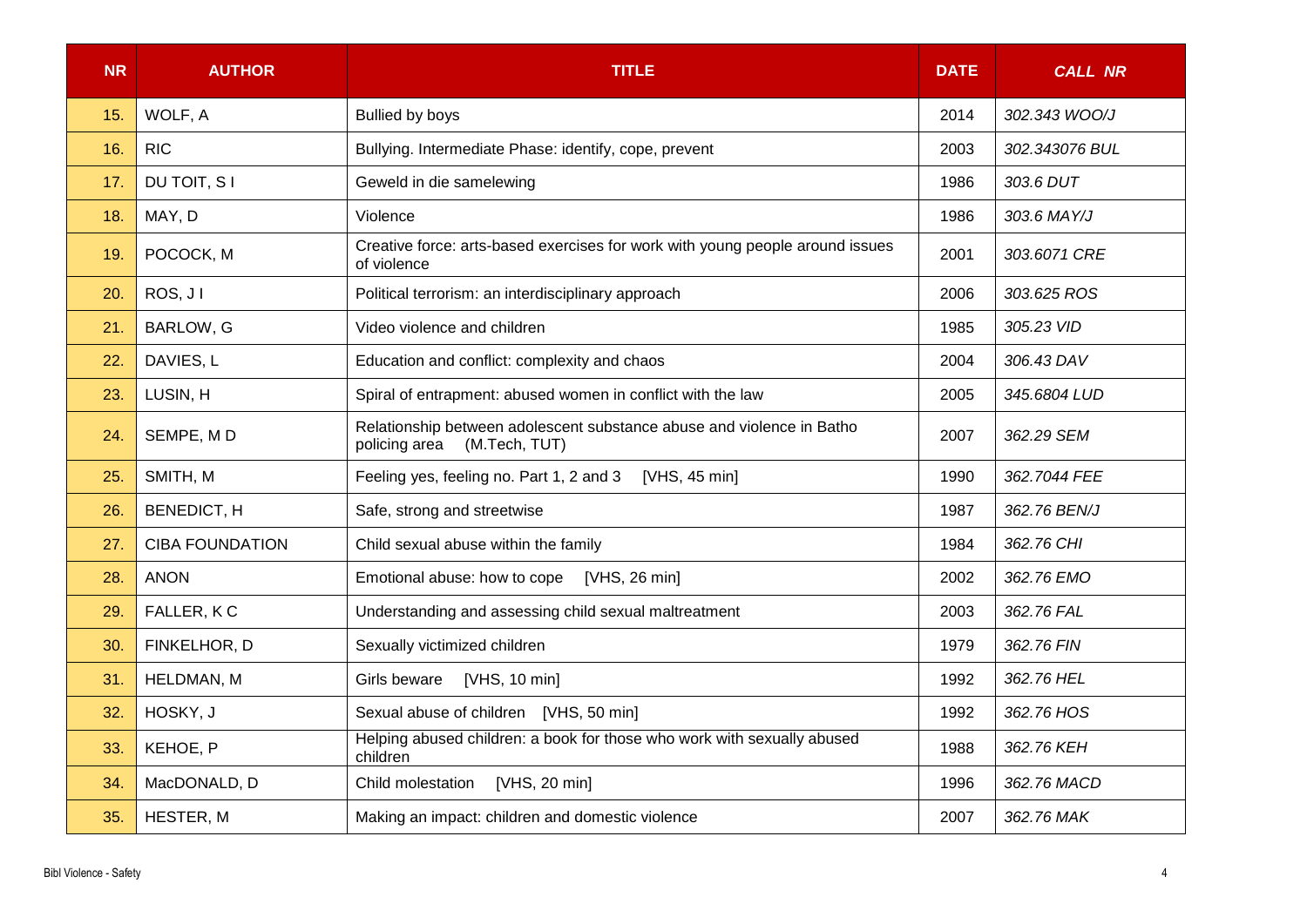| <b>NR</b> | <b>AUTHOR</b>       | <b>TITLE</b>                                                                                        |      | <b>CALL NR</b> |
|-----------|---------------------|-----------------------------------------------------------------------------------------------------|------|----------------|
| 36.       | ROBEERTSON, G       | Kindermolestering in Suid-Afrika: begryp, voorkom of oorkom die probleem                            | 1990 | 362.76 ROB     |
| 37.       | SEARCH, G           | Last taboo: sexual abuse of children                                                                | 1988 | 362.76 SEA     |
| 38.       | ROBERTSON, G        | Sexual abuse of children in South Africa                                                            | 1989 | 362.760968 ROB |
| 39.       | RICHTER, L          | Sexual abuse of young children in southern Africa                                                   | 2004 | 362.760968 SEX |
| 40.       | MILNER, J           | Coping with child sexual abuse: a guide for teachers                                                | 1988 | 362.766 MIL    |
| 41.       | BELL, K             | Yes, you can say no [VHS, 20 min]                                                                   | 1992 | 362.767 BEL    |
| 42.       | McDOWELL, J         | How to help your child say "No" to sexual pressure                                                  | 1988 | 362.767 MACD   |
| 43.       | McDOWELL, J         | Seksuele druk: help jou kind "nee" sê                                                               | 1988 | 362.767 MACD   |
| 44.       | VAN SCHALKWYK, M    | Kindermolestering: leer jou kind om homself te beskerm: 'n handleiding vir ouers                    | 1990 | 362.767 VANS   |
| 45.       | CARL, AR            | Is my kind veilig?: hoe 'n ouer sy kind teen mishandeling kan beskerm                               | 1987 | 362.768 CAR    |
| 46.       | ROY, M              | Children in the crossfire: violence in the home - how does it affect our children?                  | 1988 | 362.82 ROY     |
| 47.       | PICKUP, F           | Ending violence against women: a challenge for development and humanitarian<br>work                 | 2001 | 362.83 PIC     |
| 48.       | MANN, C             | [DVD, 16 min]<br>Safe and smart                                                                     | 1994 | 363.1 SAF      |
| 49.       | <b>ANON</b>         | School crises planning: intruder drill [DVD, 14 min]                                                | 2007 | 363.119371 SCH |
| 50.       | KEHDE, D            | Understanding hate crimes<br>[DVD, 47 min]                                                          | 2004 | 364.1 UND      |
| 51.       | <b>BLUMSTEIN, A</b> | Crime drop in America                                                                               | 2006 | 364.973 CRI    |
| 52.       | NGCONGO, R G P      | Conflict management and resolution                                                                  | 1995 | 371.200968 NGC |
| 53.       | BROWN, T            | Empty shadows<br>[DVD, 30 min]                                                                      | 2004 | 371.58 BRO     |
| 54.       | ELLIOTT, M          | Bullying: a practical guide to coping for schools                                                   | 2002 | 371.58 BUL     |
| 55.       | SMITH, PK           | Bullying in schools: how successful can interventions be?                                           | 2004 | 371.58 BUL     |
| 56.       | <b>ANON</b>         | Bullying prevention: taking action<br>[DVD 16 min]                                                  | 2002 | 371.58 BUL     |
| 57.       | COLLINS, 58 COL     | Tackling bullying behaviours: non-punitive approaches<br>$IDVD$ , 26 min + CD<br>training material] | 2008 | 371.58 COL     |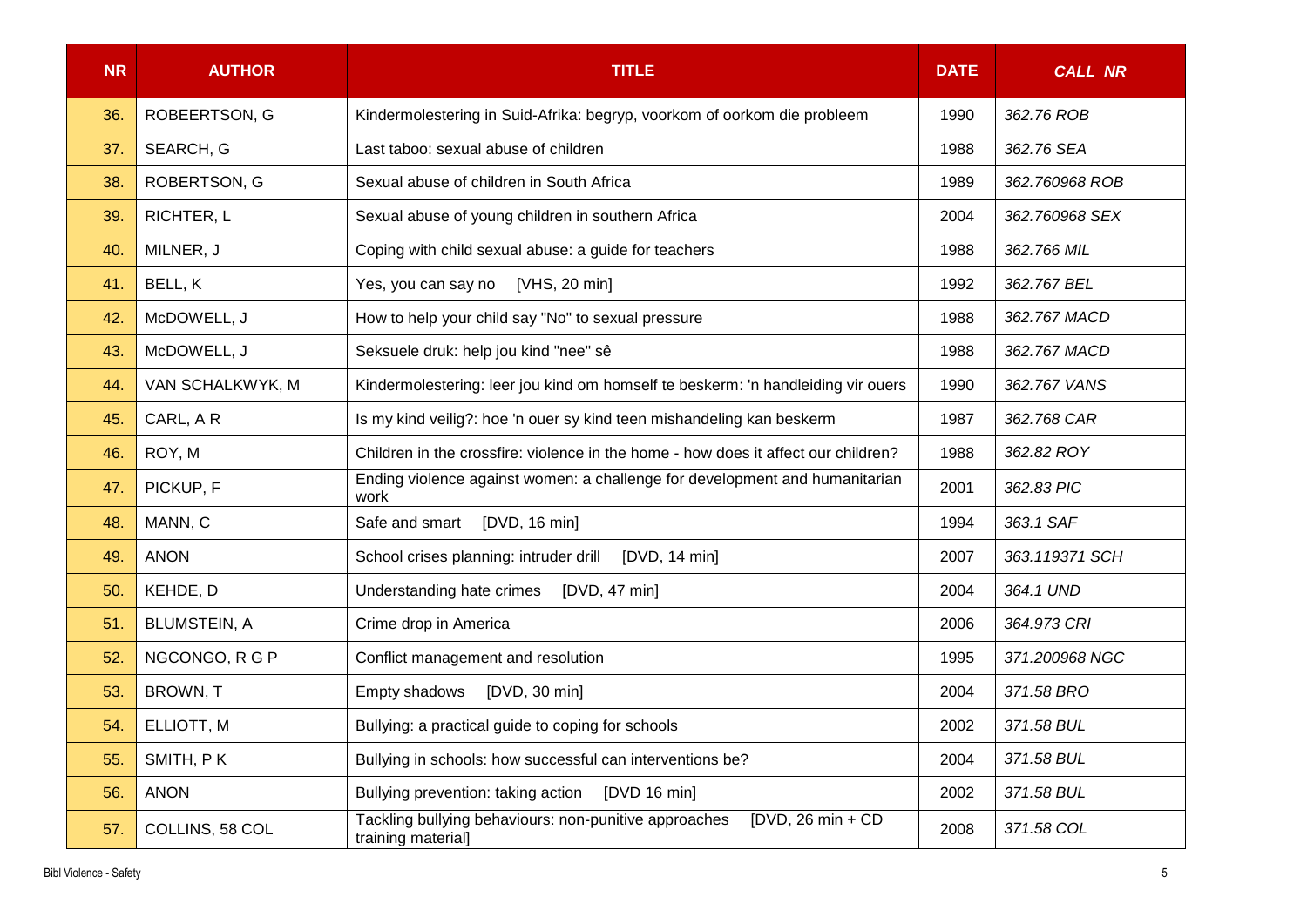| <b>NR</b> | <b>AUTHOR</b>         | <b>TITLE</b>                                                                                              |      | <b>CALL NR</b> |
|-----------|-----------------------|-----------------------------------------------------------------------------------------------------------|------|----------------|
| 58.       | STEWART, B            | [DVD, 18 min]<br>Cyber bullying                                                                           | 2008 | 371.58 CYB     |
| 59.       | DE WET, C             | Bullying in Free State secondary schools = Bullebakkery in Vrystaatse skole<br>(Research Report, UFS)     | 2005 | 371.58 DEW     |
| 60.       | <b>ANON</b>           | [DVD, 25+15+30+25 min]<br>Guidance series                                                                 | 2017 | 371.58 GUI     |
| 61.       | HINDUJA, S            | Bullying beyond the schoolyard: preventing and responding to cyberbullying                                | 2009 | 371.58 HIN     |
| 62.       | NCAMANE, B G          | Management of bullying in primary schools in Motheo District of the Free State<br>(M Ed, UFS)<br>Province | 2006 | 371.58 NCA     |
| 63.       | ROBINSON, G           | Crying for help: the no blame approach to bullying                                                        | 1997 | 371.58 ROB     |
| 64.       | SUCKLING, A           | Bullying: a whole-school approach                                                                         | 2002 | 371.58 SUC     |
| 65.       | SULLIVAN, K           | Anti-bullying handbook                                                                                    | 2001 | 371.58 SUL     |
| 66.       | DUGA, D               | Understanding and coping with bullies<br>[DVD, 20 min]                                                    | 2001 | 371.58 UND     |
| 67.       | DAVIDSON, T           | School conflict                                                                                           | 2003 | 371.782 DAV/J  |
| 68.       | FLIPPEN, MB           | Preventing teen violence<br>[DVD, 20 min]                                                                 | 2005 | 371.782 FLI    |
| 69.       | <b>GOLDSTEIN, A P</b> | School violence                                                                                           | 1984 | 371.782 GOL    |
| 70.       | DEHAVEN, D            | Guns and violence in schools<br>[DVD, 12 min]                                                             | 1999 | 371.782 GUN    |
| 71.       | CONRADIE, H           | Jeugmisdaad in skoolverband                                                                               | 1982 | 371.782 JEU    |
| 72.       | <b>CONRADIE, H</b>    | Juvenile delinquency in school context                                                                    | 1983 | 371.782 JUV    |
| 73.       | OOSTHUIZEN, I J       | Safe schools                                                                                              | 1999 | 371.782 SAF    |
| 74.       | CONOLEY, J C          | School violence intervention: a practical handbook                                                        | 2004 | 371.782 SCH    |
| 75.       | OOSTHUIZEN, I J       | Safe schools                                                                                              | 1999 | 371.7828 SAF   |
| 76.       | HERBERT, C            | Sexual harassment in schools: a guide for teachers                                                        | 1992 | 371.786 HER    |
| 77.       | JAMMY, D              | Why are men violent?<br>[VHS, 52 min]                                                                     | 2004 | 599.9 JAM      |
| 78.       | CAMILLERI, V A        | Healing the inner city child: creartive arts therapies with at-risk youth                                 | 2007 | 615.85156 HEA  |
| 79.       | McDERMOTT-ROSELL, R   | Patterns: preventing sexual harassment<br>[DVD, 26 min]                                                   | 2001 | 658.3145 PAT   |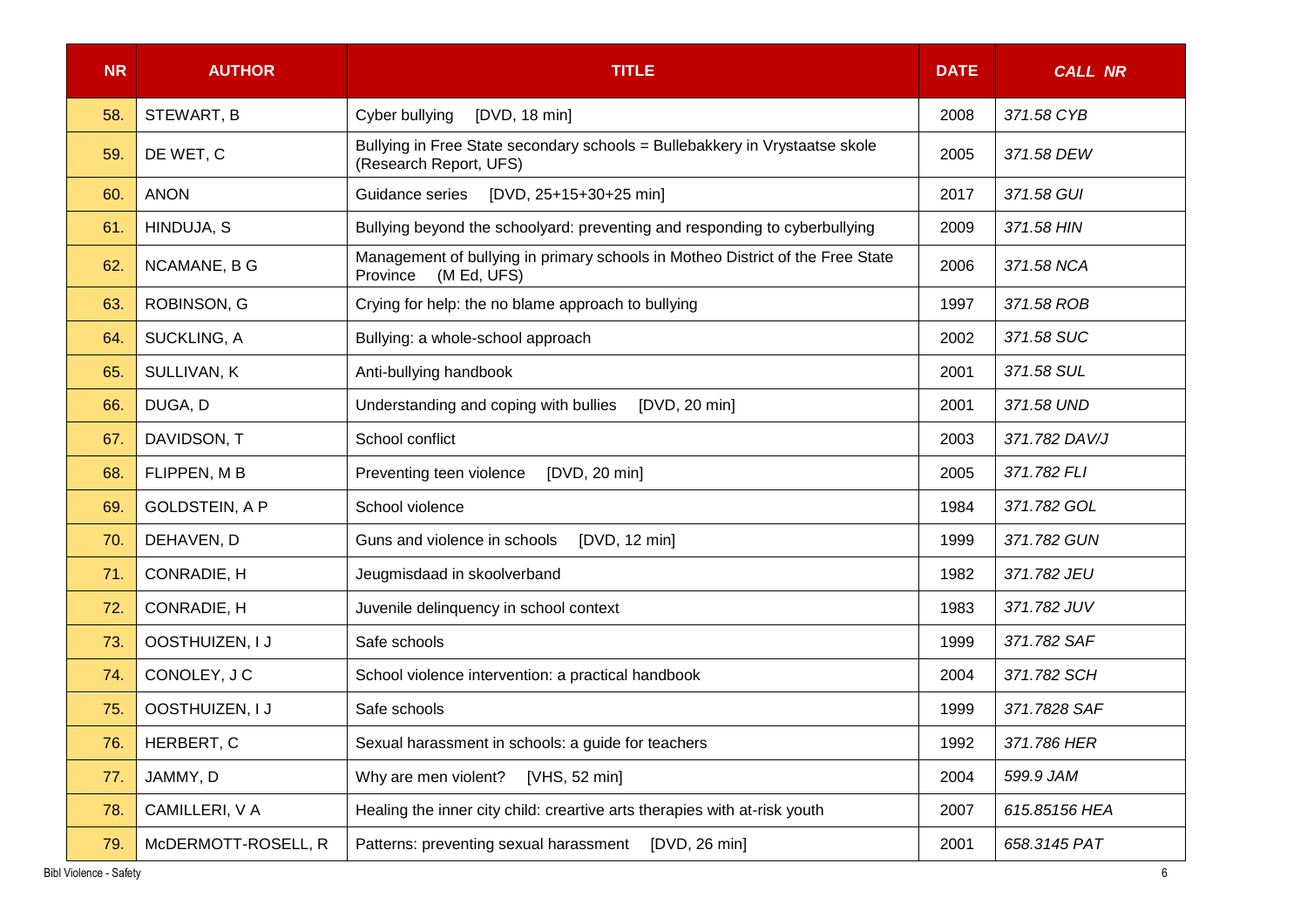| <b>NR</b> | <b>AUTHOR</b>                              | <b>TITLE</b><br><b>DATE</b>                                                                                                                                                               |      | <b>CALL NR</b>                |
|-----------|--------------------------------------------|-------------------------------------------------------------------------------------------------------------------------------------------------------------------------------------------|------|-------------------------------|
| 80.       | <b>KELLERMAN, FJS</b>                      | Kinderfoltering                                                                                                                                                                           | 1979 | <b>VF-Child Abuse</b>         |
| 81.       | FSD0E, IDMG Directorate                    | How to manage learner violence and address learner discipline in the<br>classroom: a guiding manual for school management and governance<br>developers of the district-based support team | 2012 | <b>VF-Violence</b>            |
| 82.       | <b>DEPT BASIC EDUCATION</b>                | Addressing bullying in schools. Course reader                                                                                                                                             | 2012 | Information - Bullying        |
| 83.       | <b>DEPT BASIC EDUCATION</b>                | Addressing bullying in schools. Trainer's manual                                                                                                                                          | 2012 | Information - Bullying        |
| 84.       | <b>DEPT BASIC EDUCATION</b>                | Addressing bullying in schools. Workbook                                                                                                                                                  | 2012 | Information - Bullying        |
| 85.       | <b>SACE</b>                                | Factors and environment facilitating/enhancing sexual-related misdemeanour<br>between teachers and learners                                                                               | 2017 | Information - Sexual<br>Abuse |
| 86.       | MNCUBE, V                                  | Dynamics of violence in SA schools: report                                                                                                                                                | 2012 | Information - Violence        |
| 87.       | <b>GOVERNMENT</b><br><b>COMMUNICATIONS</b> | Gender-Based Violence resource guide - August                                                                                                                                             | 2019 | Information - Violence        |
| 88.       | <b>UNESCO</b>                              | Teacher's guide on the prevention of violent extremism                                                                                                                                    | 2016 | Information - Violence        |
| 89.       | <b>CJCP</b>                                | National School Safety Framework                                                                                                                                                          | 2016 | Document                      |
| 90.       | <b>CJCP</b>                                | National School Safety Framework. Trainer's manual                                                                                                                                        | 2015 | Document                      |
| 91.       | <b>SACE</b>                                | School Based Violence Report                                                                                                                                                              | 2011 | Document                      |
| 92.       | <b>DEPT BASIC EDUCATION</b>                | School Infrastructure Safety and Security Guidelines: first version                                                                                                                       | 2017 | Document                      |
| 93.       | <b>BURTON, P</b>                           | School violence in South Africa: results of the 2012 national school violence<br>study                                                                                                    | 2013 | Document                      |



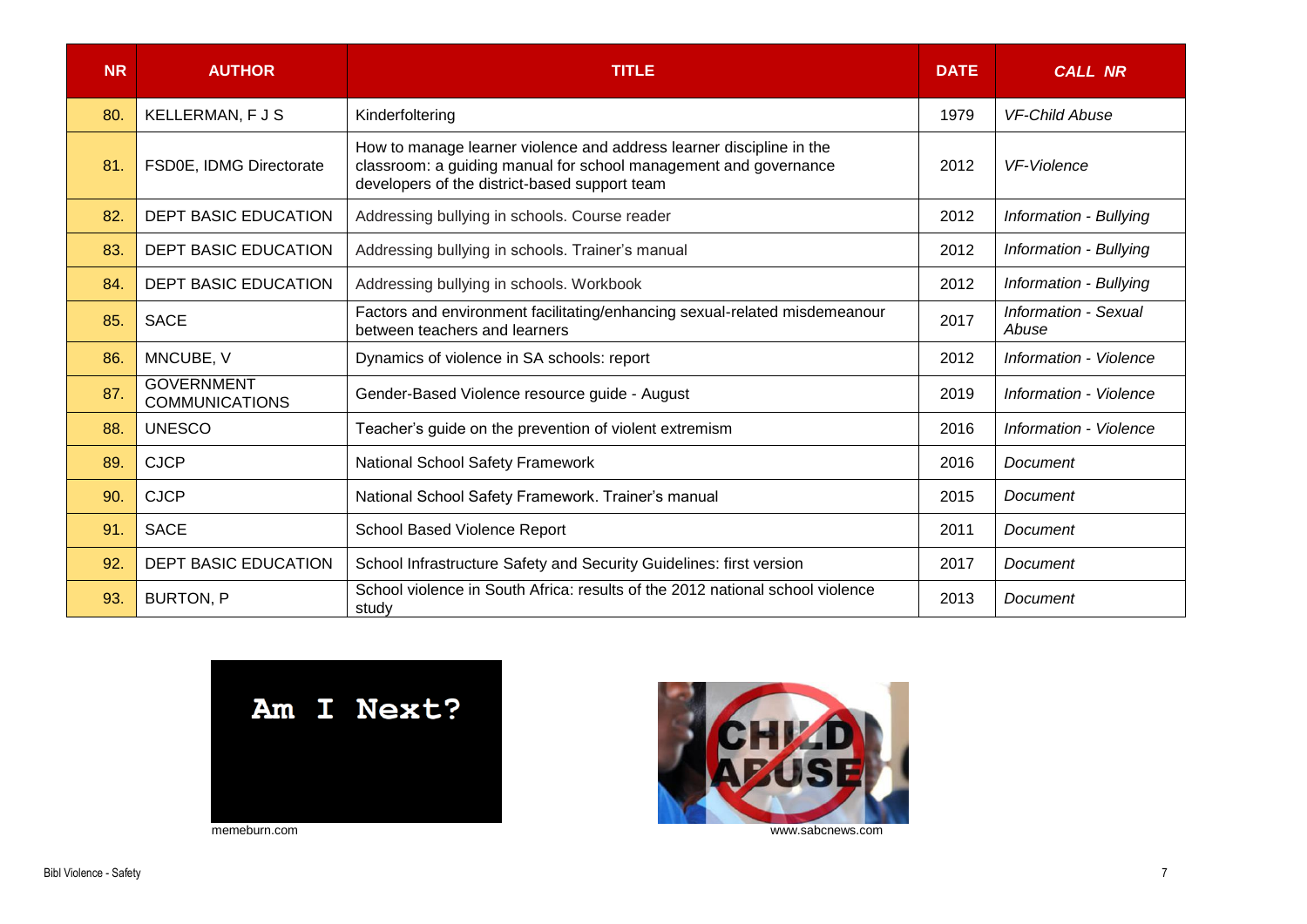### ARTICLES IN MAGAZINES AND VERTICAL FILES

| <b>NR</b> | <b>AUTHOR</b> | <b>TITLE</b>                                                                                                                                                                                                                                           | <b>MAGAZINE</b>                                    |
|-----------|---------------|--------------------------------------------------------------------------------------------------------------------------------------------------------------------------------------------------------------------------------------------------------|----------------------------------------------------|
| 94.       | CAWOOD, ND    | Addressing interpersonal violence in the school context:<br>awareness and use of evidence-supported programs<br>$[36/14-2]$                                                                                                                            | Children & Schools, 35(1), Jan 13, pp 41-52        |
| 95.       | PEYPER, L     | Angie sê oor skoolgeweld<br>[VF-Violence]                                                                                                                                                                                                              | Volksblad, 19 Aug 2009                             |
| 96.       | ANSARY, N S   | Best practices to address (or reduce) bullying in schools:<br>research has yet to precisely prescribe a remedy for school<br>bullying, but some guidelines are emerging to help schools<br>choose programs that best fit their situation<br>$[9/17-1]$ | Phi Delta Kappan, 97(2), Oct 15, pp 30-35          |
| 97.       | BOTHA, M      | Beveiliging van skole: Minister van Onderwys vasberade om<br>Suid-Afrika se skole te beveilig<br>[VF-Violence]                                                                                                                                         | Rapport, 5 Nov 06, p X                             |
| 98.       | DE WITT, C    | Boeliery: groot problem in SA: afknouery onder meisies<br>bekommer<br>[VF-Violence]                                                                                                                                                                    | Volksblad, 8 Dec 12, p 5                           |
| 99.       | SMITH, C      | Breaking a culture of silence<br>[VF-Child Molestation]                                                                                                                                                                                                | Teacher, Nov 99, pp 10-11                          |
| 100.      | MAMETSE, D    | Bullies get busted: there's a lot more to bullying than just childish<br>fighting<br>[VF-Violence]                                                                                                                                                     | Teacher, Aug 02, p 14                              |
| 101.      | HORNING, G    | Bully for you: workplace bullying is as prevalent and unpleasant<br>as the playground variety<br>[VF-Violence]                                                                                                                                         | Life, Spring 04, pp 42-45                          |
| 102.      | TISSEN, A     | Bullying can lead to suicide for many teenagers<br>[VF-Violence]                                                                                                                                                                                       | Citizen, 19 Feb 2009                               |
| 103.      | JOHNSTON, N   | But why? It's not fair: mob violence has left children frightened<br>and ashamed<br>[VF-Violence]                                                                                                                                                      | Teacher, Jun 08, p 5                               |
| 104.      | Moyo, P       | Changes to dealing with sexual misconduct in schools welcome,<br>but implementation is key                                                                                                                                                             | Daily Maverick, 26 Nov 2018, 4pp                   |
| 105.      | ESCHUR, R     | Child abuse knows no barriers<br>[VF-Child Abuse]                                                                                                                                                                                                      | Star, 26 Oct 2000, p 19                            |
| 106.      | GILES, C      | Child abuse: guidelines for identification and method referral<br>[VF-Child Molestation]                                                                                                                                                               | Transvaal Educational News, 85(3), Mar 89, pp 5&10 |
| 107.      | BERAN, T      | Children's experiences of cyber bullying: a Canadian national<br>study<br>$[10/17-1]$                                                                                                                                                                  | Children & Schools, 37(4), Oct 15, pp 207-214      |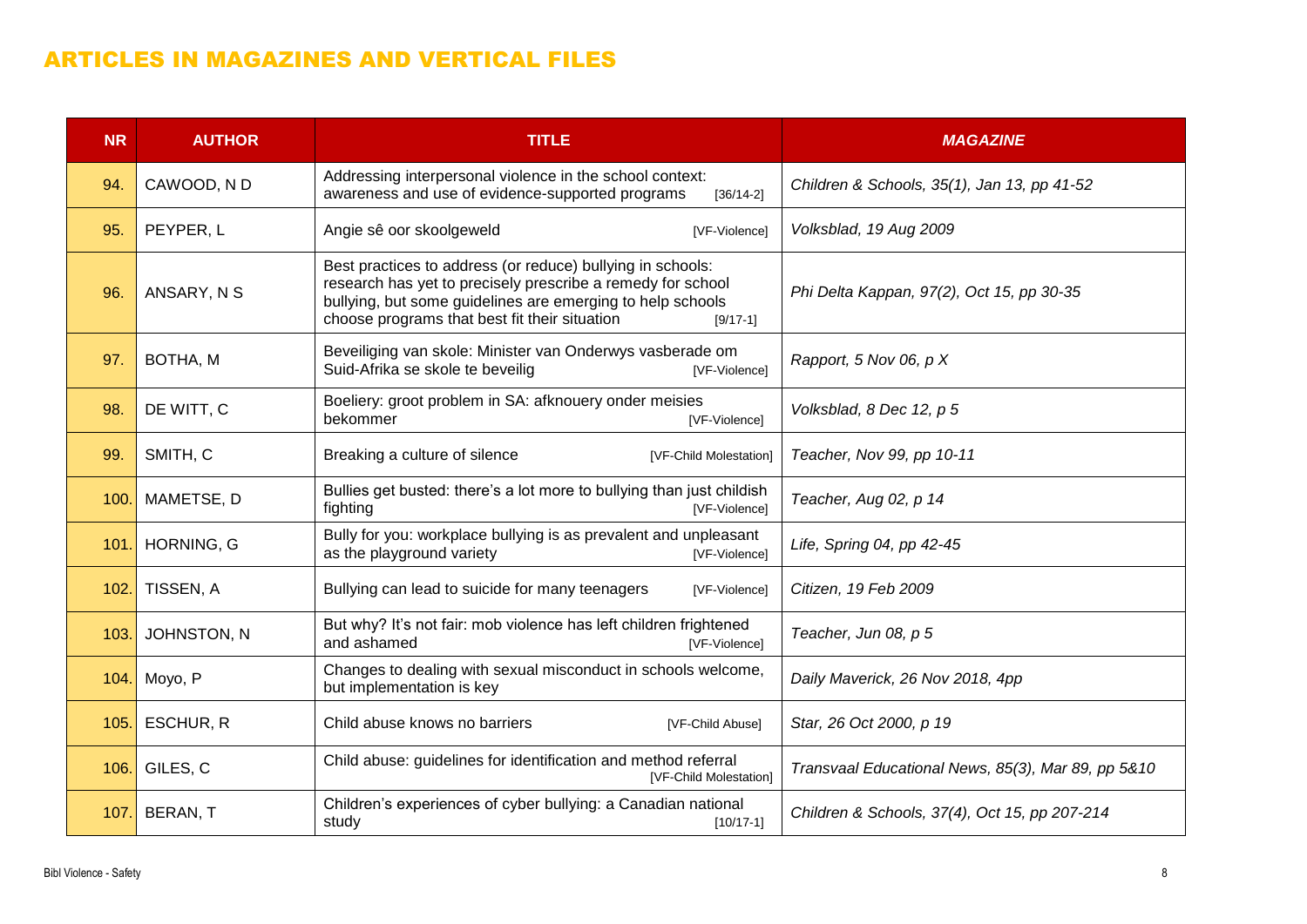| <b>NR</b> | <b>AUTHOR</b>                            | <b>TITLE</b>                                                                                                                                                                                                                         | <b>MAGAZINE</b>                                                          |
|-----------|------------------------------------------|--------------------------------------------------------------------------------------------------------------------------------------------------------------------------------------------------------------------------------------|--------------------------------------------------------------------------|
| 108.      | MIGLIACCIO, Y                            | Collaborative curriculum making in the physical education vein: a<br>narrative inquiry of space, activity and relationship<br>$[6/14-2]$                                                                                             | Journal of Curriculum Studies, 45(2), Apr 13,<br>pp 169-197              |
| 109.      | GOVENDER, C                              | Comparison of gender, age, grade, and experiences of<br>authoritarian parenting amongst traditional and cyberbullying<br>perpetrators                                                                                                | SA Journal of Education, 38(Supplement 1), Oct 18,<br>11pp               |
| 110.      | STROBACH, KV                             | Comprehensive school safety: leading and advocating for what<br>works                                                                                                                                                                | Communiqué, 47(6), Mar/Apr 19, pp 1, 28-29                               |
| 111.      | BURTON, p                                | Cracking the whip won't stop the violence ravaging schools<br><b>IVF-Violencel</b>                                                                                                                                                   | Mail & Guardian, 8-14 Nov 13, pp 38-39                                   |
| 112.      | BROWN, CF                                | Cyber victimization in high school: measurement, overlap with<br>face-to- face victimization, and associations with social-<br>emotional outcomes<br>$[7/18-4]$                                                                      | School Psychology Review, 46(3), Sep 17, pp 288-303                      |
| 113.      | <b>DETENTION JUSTICE</b><br><b>FORUM</b> | Death penalty won't end gender-based violence                                                                                                                                                                                        | Mail & Guardian, 13-19 Sep 2019, p38                                     |
| 114.      | PIETRZAK, DR                             | Development of a model to cost effectively and efficiently<br>evaluate and implement violence prevention programs for<br>schools<br>[VF-Violence]                                                                                    | Connections, v3, May 01, pp 20-28                                        |
| 115.      | DEMARIA, T                               | Do it now: short-term responses to traumatic events: when<br>tragedy strikes, school personnel should perform a range of tasks<br>and roles to minimize harm to children and lay the groundwork<br>for their recovery<br>$[26/15-1]$ | Phi Delta Kappan, 95(4), Dec 13/Jan 14, pp 13-17                         |
| 116.      | DE WET, NC                               | Educator-on-educator workplace bullying: a phenomenological<br>study<br>$[4/12-1]$                                                                                                                                                   | Africa Education Review, 8(3), 2011, pp 450-466                          |
| 117.      | ZIV, N                                   | Effect of background music on bullying: a pilot study<br>$[2/13-1]$                                                                                                                                                                  | Children & Schools, 35(2), Apr 13, pp 83-90                              |
|           | 118. DE BEER, C S                        | Filosofiese besinning oor geweld: uitdagings aan<br>informatiseringstrategieë<br>[VF-Violence]                                                                                                                                       | Tydskrif vir Geesteswetenskappe - Suplement, 7(4),<br>Des 07, pp 3-27    |
| 119.      | COETZEE, S                               | Fisieke mishandeling van kinders g'n gesonde tug [VF-Child Abuse]                                                                                                                                                                    | Volksblad, 9 Nov 2009                                                    |
| 120.      | VIGUE, B                                 | Florida school district sharpens focus on school safety<br>[VF-Violence]                                                                                                                                                             | School Planning & Management - Supplement, 45(11),<br>Nov 06, pp S14-S17 |
| 121.      | DE WET, C                                | Free State educators' perceptions and observations of learner<br>on-learner, learner-on-educator and educator-on-learner school<br>violence                                                                                          | Education as Change, 11(1), 07, pp 59-85                                 |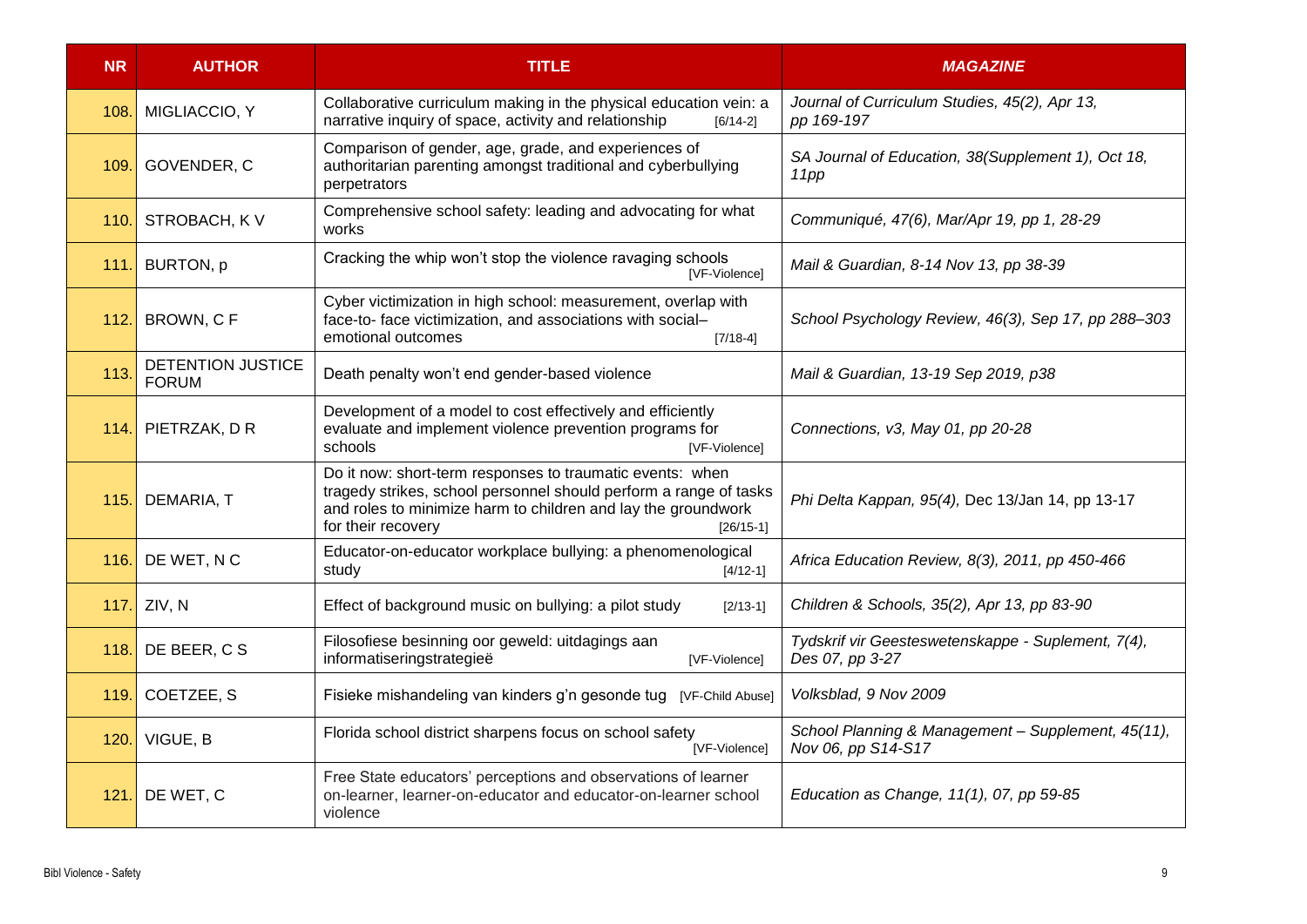| <b>NR</b> | <b>AUTHOR</b>      | <b>TITLE</b>                                                                                                                                                         | <b>MAGAZINE</b>                                                                      |
|-----------|--------------------|----------------------------------------------------------------------------------------------------------------------------------------------------------------------|--------------------------------------------------------------------------------------|
| 122.      | BOTHA, M           | Gedragskode stel duidelike riglyne: om 'n gedissiplineerde en<br>doegerigte omgewing te skep<br>[VF-Violence]                                                        | Rapport, 5 Nov 06, p X                                                               |
| 123.      | SIKHAKHANE, HN     | Geographies of bullying in a secondary school context                                                                                                                | SA Journal of Education, 38(Supplement 1), Oct 18,<br>11pp                           |
| 124.      | SWANEPOEL, A C     | Getuienislewering deur seksueel-misbruikte kind: 'n<br>opvoedkundige sielkundige perspektief<br>[VF-Child Molestation]                                               | Jouranl of Education and Training, 19(1), Jul 98,<br>pp 19-30                        |
| 125.      | NEL, J             | Geweld glo ergste in skole in VS: alternatief vir lyfstraf 'n problem<br>[VF-Violence]                                                                               | Volksblad, 18 Apr 13, p 7                                                            |
| 126.      | DAVIDS, N          | Geweld in post-apartheid skole: waar lê die oplossing?<br>$[69/17-1]$                                                                                                | Tydskrif vir Geesteswetenskappe, 55(4), Des 15,<br>pp 681-693                        |
| 127.      | OLIVIER, B         | Geweld in Suid-Afrika: 'n psigoanalitiese perspektief<br>[VF-Violence]                                                                                               | Tydskrif vir Geesteswetenskappe - Suplement, 7(4),<br>Des 07, pp 46-58               |
| 128.      | AZZAKANI, R        | Geweld teen vroue, kinders skok steeds<br>[VF-Violence]                                                                                                              | Volksblad, 24 Nov 2010, p 2                                                          |
| 129.      | MOHLALA, T         | Helping learners cope with conflict: alternatives to violence<br>[VF-Violence]                                                                                       | Teacher, May 06, p 6                                                                 |
| 130.      | DUNCAN, J          | History of violence: if effective intervention strategies are to be<br>developed, it is important to recognise systemic nature of<br>violence in SA<br>[VF-Violence] | Times, 18 Jun 12, p15                                                                |
| 131       | RADEMEYER, A       | Hoofde neem boelies onder oë: skoolbeleid nodig teen<br>kuberruim-probleem<br>[VF-Violence]                                                                          | Volksblad, 5 Sep 2012. P 2                                                           |
| 132.      | <b>BENGHIAT, L</b> | How safe are our schools?<br>[VF-Violence]                                                                                                                           | Teacher, Aug 01, p 7                                                                 |
| 133.      | DE WET, C          | Investigating educators' perspectives and strategies for reducing<br>school bullying<br>$[8/13-2]$                                                                   | Journal for Christian Scholarship, 49(1), 1 <sup>st</sup> Quarter<br>2013, pp 81-106 |
| 134.      | NIEUWOUDT, S       | Kindergeweld nie net invloed van televisie: vaderfiguur, positiewe<br>rolmodel baie belangrik<br>[VF-Violence]                                                       | Volksblad, 27 Jan 04, p 9                                                            |
| 135.      | FITZPATRICK, M     | Kindermolestering: 'storm kán stil raak' : slagoffer se pad na<br>herstel lank en met dorings besaai, sê kenners<br>[VF-Child Molestation]                           | Volksblad, 13 Jan 2004, p 7                                                          |
| 136.      | WOUDSTRA, MH       | Learner-to-teacher bullying as a potential factor influencing<br>teachers' mental health<br>$[8/19-1]$                                                               | SA Journal of Education, 38(1), Feb 18, 10pp                                         |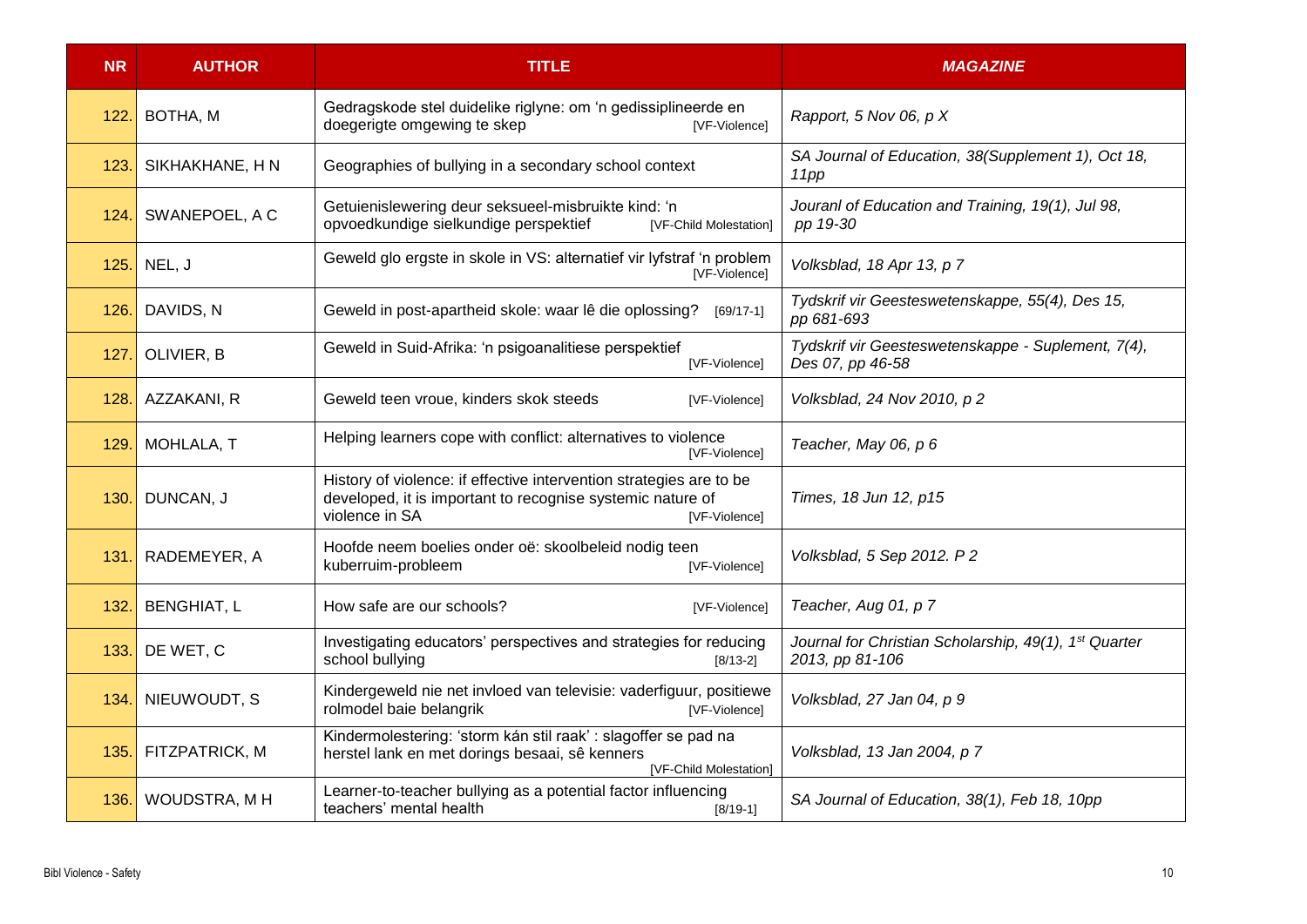| <b>NR</b> | <b>AUTHOR</b>     | <b>TITLE</b>                                                                                                                                                                                              | <b>MAGAZINE</b>                                                          |
|-----------|-------------------|-----------------------------------------------------------------------------------------------------------------------------------------------------------------------------------------------------------|--------------------------------------------------------------------------|
| 137.      | VAN DER HEEVER, V | Leerlinge beskou deesdae geweld as normal<br>[VF-Violence]                                                                                                                                                | Volksblad, 16 Jun 2009                                                   |
| 138.      | WEISSBOURD, R     | Let's take a stand against sexual harassment in schools: helping<br>students learn to empathize with people of the other gender and<br>treat them respectfully is a key part of social-emotional learning | Educational Leadership, 76(2), Oct 18, pp 52-57                          |
| 139       | RICHTER, L M      | Longitudinal perspective on violence in the lives of South African<br>children from the birth to twenty plus cohort study in<br>Johannesburg-Soweto                                                       | South African Medical Journal, 108(3), 18,<br>pp 181-186                 |
| 140.      | SRICHAI, P        | Managing school safety in Thailand: assessing the implications<br>and potential of a lean thinking framework                                                                                              | SAGE Open, Apr-Jun 13, pp1-17                                            |
| 141.      | VIVIERS, G        | Meisies raak ál meer afknouering en geniepsig<br>[VF-Violence]                                                                                                                                            | Volksblad, 22 Apr 2010                                                   |
| 142.      | SNYMAN, M         | Misdaadberiggewing in die pers: 'n weerspieëling van die<br>werklikheid?<br>[VF-Violence]                                                                                                                 | Tydskrif vir Geesteswetenskappe - Suplement, 7(4),<br>Des 07, pp 103-118 |
| 143.      | TEITELBAUM, S     | More students now victimised by crime in school than outside of<br>school<br>[VF-Violence]                                                                                                                | Newsleader, 57(6), Feb 10, p 8                                           |
| 144.      | DE VOS, J         | Nature of workplace bullying experienced by teachers and the bio<br>psychosocial health effects<br>$[11/17-1]$                                                                                            | SA Journal of Education, 34(3), 15, 9pp                                  |
| 145.      | NCONTSA, VN       | Nature, causes and effects of school violence in South African<br>high schools<br>$[41/13-2]$                                                                                                             | SA Journal of Education, 33(3), Aug 13, 15pp                             |
| 146.      | <b>VARIOUS</b>    | Newspaper clippings on violence (2003-2008)<br>[VF-Violence]                                                                                                                                              | Various newspapers                                                       |
| 147.      | <b>VARIOUS</b>    | Newspaper clippings on violence (2009-2010)<br>[VF-Violence]                                                                                                                                              | Various newspapers                                                       |
| 148.      | <b>VARIOUS</b>    | Newspaper clippings on violence (2011-2012)<br>[VF-Violence]                                                                                                                                              | Various newspapers                                                       |
| 149.      | <b>VARIOUS</b>    | Newspaper clippings on violence (2013-2017)<br>[VF-Violence]                                                                                                                                              | Various newspapers                                                       |
| 150.      | NAIDOO, S         | No place for superheroes on school playground: principals ban<br>action hero and wrestling icon costumes due to their 'negative<br>influence'<br>[VF-Violence]                                            | Sunday Times, 27 Jan 2008                                                |
| 151.      | SWART, E          | Non-physical bullying: exploring the perspectives of<br>Grade 5 girls                                                                                                                                     | SA Journal of Education, 29(3), Aug 09, pp 405-425                       |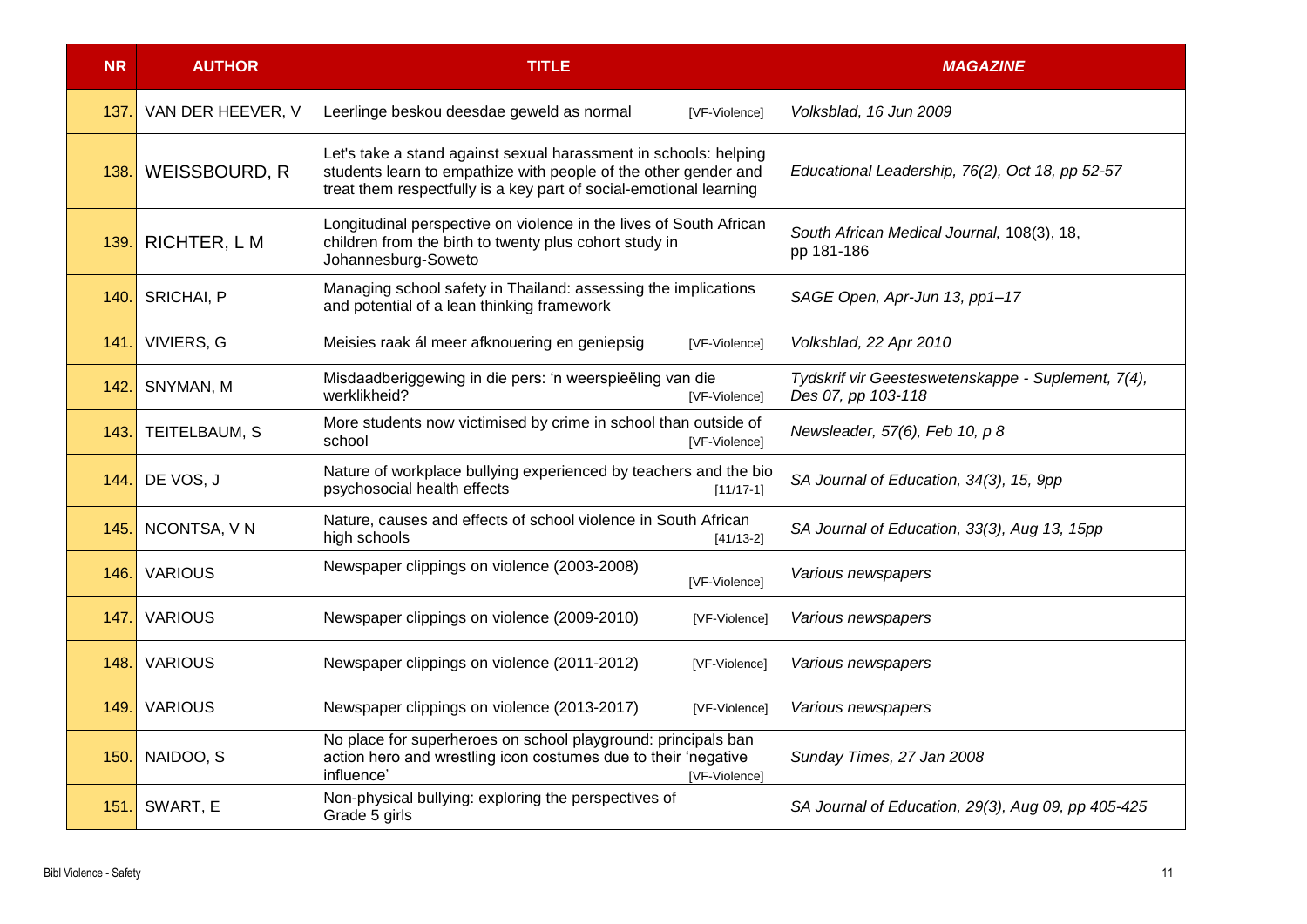| <b>NR</b> | <b>AUTHOR</b>    | <b>TITLE</b>                                                                                                                                                                                | <b>MAGAZINE</b>                                                               |
|-----------|------------------|---------------------------------------------------------------------------------------------------------------------------------------------------------------------------------------------|-------------------------------------------------------------------------------|
| 152.      | DE WET, A        | Opvoeder-tot-leerder seksuele teisterimng in sekondêre skole<br>[VF-Violence]                                                                                                               | Tydskrif vir Geesteswetenskappe - Suplement, 7(4),<br>Des 07, pp 86-102       |
| 153.      | SCHOEMAN, A      | Padwoede glo ergste by bakkiebestuurders: ook meeste aan<br>ontvangkant, wys peiling<br>[VF-Violence]                                                                                       | Volksblad, 24 Ap 2009                                                         |
| 154.      | LOCKER, F        | Passive security in facility planning<br>[VF-Violence]                                                                                                                                      | School Planning & Management - Supplement, 45(11),<br>Nov 06, pp S10, S12-S13 |
| 155.      | ZAFAR, S         | Perceptions of childhood sexual abuse survivors: development<br>and initial validation of a new scale to measure stereotypes of<br>adult survivors of childhood sexual abuse<br>$[30/14-2]$ | Journal of Child Sexual Abuse, 22(3), May/Jun 13,<br>pp 358-378               |
| 156.      | JUDEEL, L        | Perceptions regarding the role of social support in academic<br>achievement of adolescents exposed to violence                                                                              | Independent Journal of Teaching and Learning, 13(1),<br>2018, pp 97-114       |
| 157.      | LE ROUX, C S     | Persistence of violence in South Africa's schools: in search of<br>solutions<br>$[30/12-1]$                                                                                                 | Africa Education Review, 8(2), 2011, pp 318-335                               |
| 158.      | MAKOTA, G        | Perspective: the National School Safety Framework: a framework<br>for preventing violence in South African schools                                                                          | African Safety Promotion, 14(2), Dec 16, pp 18-23                             |
| 159.      | <b>ANON</b>      | Plan dringend nodig teen chaos en geweld in skole, waarsku<br>kenner: Onderwysdepartement verwerp insituut se bevindinge<br>[VF-Violence]                                                   | Volksblad, 7 Jul 2008                                                         |
| 160.      | BLAKE, J J       | Predictors of bullying behaviour, victimisation and bully-victim risk<br>among high school students with disabilities<br>$[6/18-1]$                                                         | Remedial and Special Education, 37(5), Sep/Oct 16,<br>pp 285-295              |
| 161.      | <b>KRUGER, R</b> | Prentjie oor afknouery in SA skole is somber: wart word gedoen<br>oor afknouery in ons skole en in die kuberruim?<br>[VF-Violence]                                                          | Volksblad, 25 Sep 12, p 8                                                     |
| 162.      | <b>BOWLES, M</b> | Protecting children from sexual exploitation: equipping teachers<br>with the knowledge and skills ahead of time is crucial<br>$[48/17-4]$                                                   | School Leadership Today, 7(4), 2016, pp 56-61                                 |
| 163.      | <b>SAPA</b>      | Reading, writing and random violence: Education Department<br>argues that aggressive behaviour by pupils reflects what they see<br>in their communities<br>[VF-Violence]                    | Business Day, 7 Aug 06, p4                                                    |
| 164.      | MNCUBE, V        | Reconceptualising teacher professionalism to address school<br>violence: a quest to end corporal 4unishment                                                                                 | Independent Journal of Teaching and Learning, 13(1),<br>2019, pp 86-101       |
| 165.      | WINNAAR, L       | Reducing bullying in schools by focusing on school climate and<br>school socio-economic status                                                                                              | SA Journal of Education, 38(Supplement 1), Oct 18,<br>10pp                    |
| 166.      | COWAN, KC        | Responding to the unthinkable: School crisis response and<br>recovery<br>$[25/15-1]$                                                                                                        | Phi Delta Kappan, 95(4), Dec 13/Jan 14, pp 8-12                               |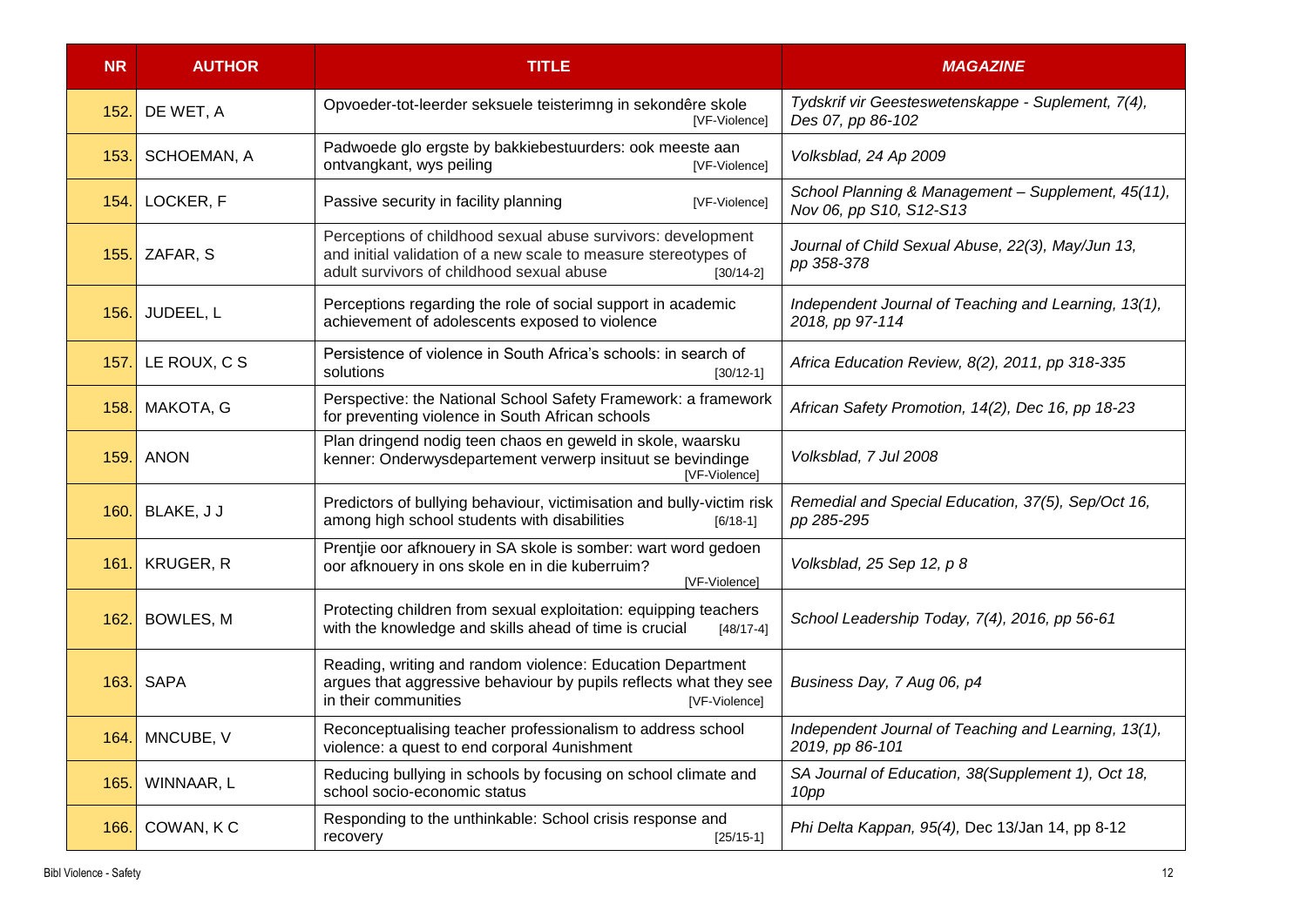| <b>NR</b> | <b>AUTHOR</b>      | <b>TITLE</b>                                                                                                                                                                              | <b>MAGAZINE</b>                                                  |
|-----------|--------------------|-------------------------------------------------------------------------------------------------------------------------------------------------------------------------------------------|------------------------------------------------------------------|
| 167.      | NETSHITAHAME, N E  | School safety in rural schools: are schools as safe as we think<br>they are?                                                                                                              | South African Journal of Education, 22(4), Nov 02,<br>pp 313-318 |
| 168.      | <b>TLHAKUDI, M</b> | School violence is 'unacceptable': Education MEC has<br>condemned unruly behaviour among pupils<br>[VF-Violence]                                                                          | New Age, 22 May 13                                               |
| 169.      | VAN WESSEL, M      | Schools as tactical targets in conflict: what the case of Nepal can<br>teach us<br>$[37/14-2]$                                                                                            | Comparative Education Review, 57(1), Feb 13, pp 1-21             |
| 170.      | SMITH, C           | Schools exile children to save face<br>[VF-Child Molestation]                                                                                                                             | Teacher, Nov 99, pp 10-11                                        |
| 171.      | PELTZER, K         | Sexual abuse, violence and HIV risk among adolescents in South<br>Africa                                                                                                                  | Gender & Behaviour, 6(1), Jun 08, pp 1462-1478                   |
| 172.      | SMIT, D            | Sexual harassment in the education sector                                                                                                                                                 | P E R, 14(6), 2011, pp 172-217                                   |
| 173.      | VEGA, M M          | Sexual harassment: safe learning environments for all students                                                                                                                            | IDRA Newsletter, Feb 18, 5pp                                     |
| 174.      | GOODRUM, S         | Sharing information to promote a culture of safety<br>$[66/18-2]$                                                                                                                         | NASSP Bulletin, 101(3), Sep 17, pp 215-240                       |
| 175.      | MIGLIACCIO, T      | Small-scale bullying prevention discussion video for classrooms:<br>a preliminary evaluation<br>$[6/14-1]$                                                                                | Children & Schools, 35(2), Apr 13, pp 71-81                      |
| 176.      | EKE, C I           | Social networking as a strategic in the management of school-<br>based violence<br>$[38/19-1]$                                                                                            | SA Journal of Education, 38(1), Feb 18, 18pp                     |
| 177.      | ESPELAGE, DL       | Social-emotional learning program to reduce bullying, fighting<br>and victimization among middle school students with disabilities<br>$[12/17-1]$                                         | Remedial and Special Education, 36(5), Sep/Oct 15,<br>pp 299-311 |
| 178.      | ANCER, J           | Steps to 'bullyproofing' a child: help him or her deal with the pin<br>of being picked on at school<br>[VF-Violence]                                                                      | Sunday Times, 6 Sep 09, p 7                                      |
| 179.      | ARMSTRONG, T       | Strong, trusting community is an important element of a school<br>safety plan: that can and will do the right thing should the worst<br>thing imaginable occur<br>$[36/15-2]$             | Journal of Staff Development, 35(1). Feb 14, pp 67-68            |
| 180.      | <b>ANON</b>        | Students say it's not OK: campaign run by students of Mangere<br>College in South Auckland, New Zealand, which is aimed at<br>raising awareness to prevent family violence<br>$[53/16-2]$ | Education Today, Issue 5, 2014, p 13                             |
| 181.      | RAMIREZ, O         | Survivors of school bullying: a collective case study<br>$[7/14-1]$                                                                                                                       | Children & Schools, 35(2), Apr 13, pp 93-99                      |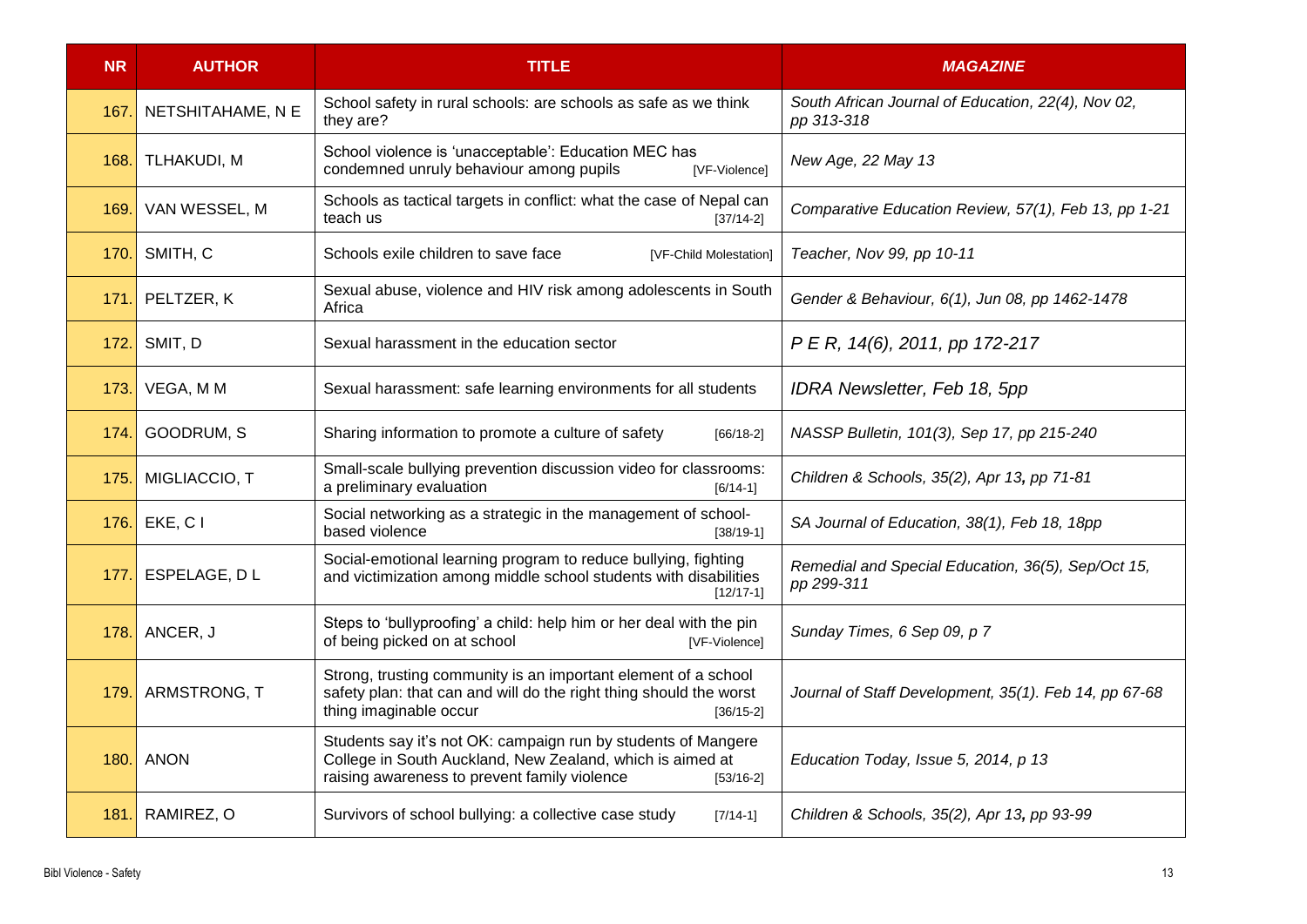| <b>NR</b> | <b>AUTHOR</b>      | <b>TITLE</b>                                                                                                                                                                                                     | <b>MAGAZINE</b>                                                                                                                                 |
|-----------|--------------------|------------------------------------------------------------------------------------------------------------------------------------------------------------------------------------------------------------------|-------------------------------------------------------------------------------------------------------------------------------------------------|
| 182.      | DAVIDS, N          | Swearing lies at heart of school violence<br>[VF-Violence]                                                                                                                                                       | Sunday Times, 30 Sep 07, p 6                                                                                                                    |
| 183.      | GOOSEN, D          | Téén die geweld: 'n dramatologiese perspektief<br>[VF-Violence]                                                                                                                                                  | Tydskrif vir Geesteswetenskappe - Suplement, 7(4),<br>Des 07, pp 28-45                                                                          |
| 184.      | EBERSOHN, K        | Video skok 'juis omdat dit meisies is': die regte leiding en<br>ontlonting is nou nodig, sê kliniese sielkundige<br>[VF-Violence]                                                                                | Volksblad, 31 Aug 2011, p 11                                                                                                                    |
| 185.      | MEYER, L           | Violence in schools: a holistic approach to personal<br>transformation of at-risk youth                                                                                                                          | Acta Criminologica: Southern African Journal of<br>Criminology, 30(3), 17, Special ed: Violence and crime<br>at educational centres, pp 121-134 |
| 186.      | DE WET, C          | Volksblad se uitbeelding van skoolgeweld in die Vrystaat<br>$[70/17-1]$                                                                                                                                          | Tydskrif vir Geesteswetenskappe, 55(3), Sep 15,<br>pp 452-468                                                                                   |
| 187.      | DE KLERK-LUTTIG, J | Waarde(s) van ons jeug: as dit nie gevestig word, gly SA verder<br>[VF-Violence]<br>terug                                                                                                                        | Volksblad, 16 Jun 14, p 9                                                                                                                       |
| 188.      | SMIT, M            | Wanneer staan SA op teen geweldsmisdaad? : samelewing is<br>afgestomp en getraumatiseer, sê kenners oor situasie<br><b>IVF-Violencel</b>                                                                         | Volksblad, 18 Junie 2003, p 7                                                                                                                   |
| 189.      | DIBETLE, M         | When school isn't safe: teachers resign as school thuggery<br>reaches uncontrollable proportions<br>[VF-Violence]                                                                                                | Teacher, Apr 08, p 7                                                                                                                            |
| 190       | KINNAIRD, L        | Why have children become so violent: poor pupil behaviour in UK<br>schools, why is this behaviour increasingly turning to violence<br>and what impact is this having on our teachers and schools?<br>$[63/17-4]$ | School Leadership Today, 7(5), 2016, pp 12-17                                                                                                   |
| 191       | JENNINGS, K        | Why school safety encompasses more than guns and drugs:<br>three steps principals can take to reduce bullying<br>[VF-Violence]                                                                                   | Newsleader, 57(5), Jan 10, p 3                                                                                                                  |
| 192       | GOBIND, J          | Workplace bullying: can have major negative impacts on the<br>organisation<br>$[4/15-1]$                                                                                                                         | Human Capital Review, Jul 14, 4pp                                                                                                               |
| 193.      | DORN, M            | You can prevent most school shootings<br>[VF-Violence]                                                                                                                                                           | School Planning & Management - Supplement, 45(11),<br>Nov 06, pp S3-S4, S6                                                                      |
| 194.      | DE LANGE, N        | Youth envisioning safe schools: a participatory video approach<br>$[40/13-2]$                                                                                                                                    | SA Journal of Education, 32(4), Nov 12, pp 494-511                                                                                              |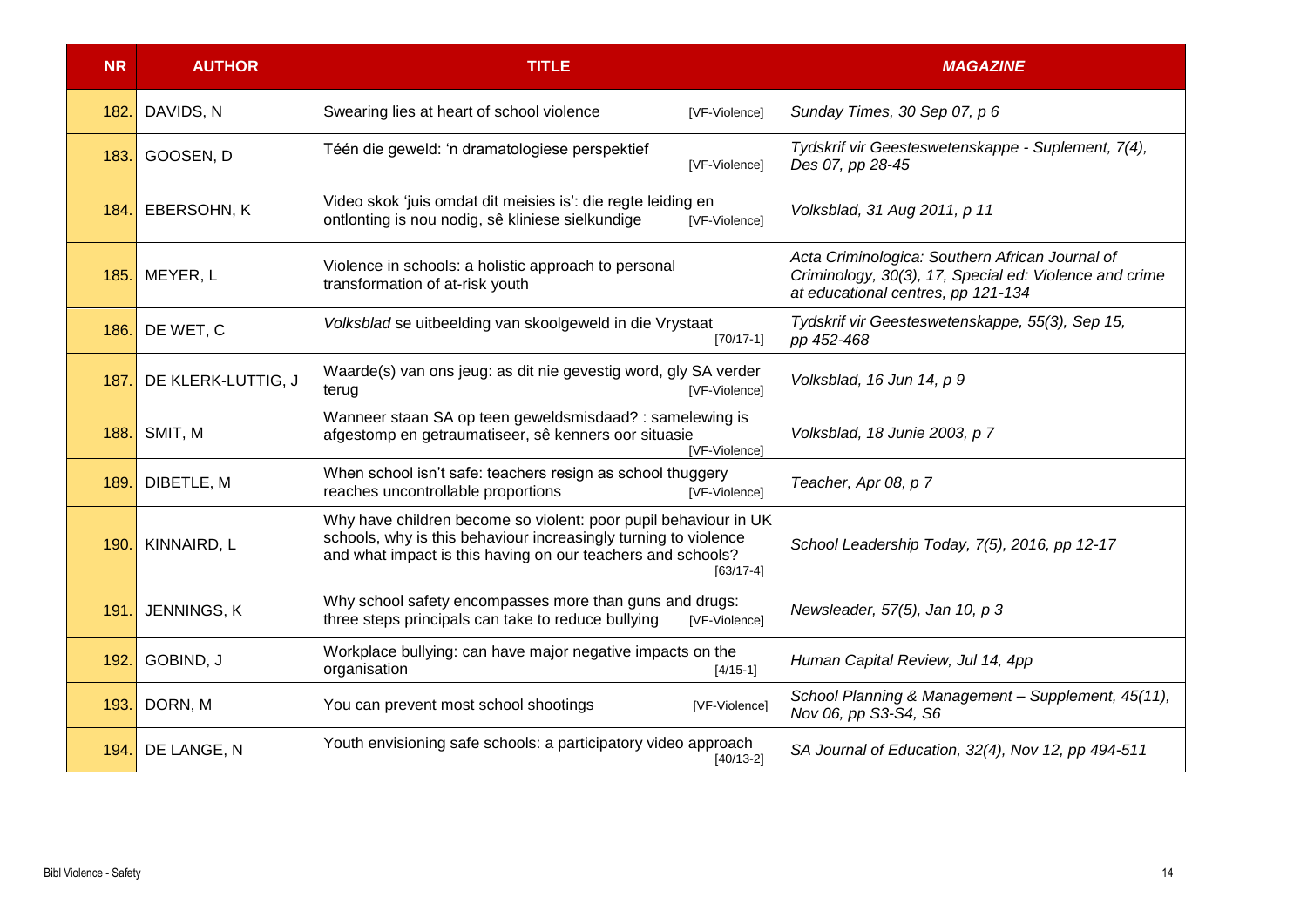#### SOME ARTICLES ON INTERNET

| <b>NR</b> | <b>AUTHOR</b>                                        | <b>TITLE</b>                                                                                                                                                                                              | <b>DATE</b> | <b>ADDRESS</b>                                                                                                                                              |
|-----------|------------------------------------------------------|-----------------------------------------------------------------------------------------------------------------------------------------------------------------------------------------------------------|-------------|-------------------------------------------------------------------------------------------------------------------------------------------------------------|
| 195.      | KELLY, M                                             | 10 ways teachers can help prevent school violence                                                                                                                                                         | 18/09/2019  | https://www.thoughtco.com/how-to-help-prevent-school-<br>violence-8175                                                                                      |
| 196.      | <b>ANON</b>                                          | 11 ways schools can help students feel safe in<br>challenging times                                                                                                                                       | 14/05/2019  | https://www.adl.org/education/resources/tools-and-<br>strategies/11-ways-schools-can-help-students-feel-safe-in-<br>challenging                             |
| 197.      | SELIM, L                                             | 13 reasons why we need to end violence in schools:<br>no child should be afraid to get an education                                                                                                       | 18/09/2019  | https://www.unicef.org/stories/13-reasons-why-we-need-<br>end-violence-schools                                                                              |
| 198.      | KREIFELS, I                                          | Addressing violence in South African Schools                                                                                                                                                              | 18/09/2019  | https://www.saferspaces.org.za/understand/entry/school-<br>violence-in-south-africa                                                                         |
| 199.      | <b>WORLD VISION</b>                                  | Advancing school safety in Asia                                                                                                                                                                           | 14/05/2019  | www.childreninachangingclimate.org                                                                                                                          |
| 200.      | <b>ANON</b>                                          | Basic Education Department briefs Portfolio Committee<br>on school safety                                                                                                                                 | 17/09/2019  | https://www.gov.za/af/node/791741                                                                                                                           |
| 201       | TRUMP, K                                             | Best practices for school security and emergency<br>preparedness planning                                                                                                                                 | 14/05/2019  | https://www.schoolsecurity.org/trends/best-practices-for-<br>school-security-and-emergency-preparedness-planning/                                           |
| 202.      | EGER, A                                              | Bullying incidents down, suspensions way up in<br><b>Tulsa Public Schools</b>                                                                                                                             | 14/10/2014  | http://www.tulsaworld.com/news/bullying-incidents-down-<br>suspensions-way-up-in-tulsa-public-schools/article_b2eddc1f-<br>54d3-520d-9204-3f401c5d7277.html |
| 203.      | CONSTITUTIONAL<br><b>RIGHTS</b><br><b>FOUNDATION</b> | Causes of school violence                                                                                                                                                                                 | 18/09/2019  | https://www.crf-usa.org/school-violence/causes-of-<br>school-violence.html                                                                                  |
| 204.I     | CO, R                                                | Comprehensive school safety initiatives: Asia Pacific                                                                                                                                                     | 15/05/2019  | www.wvi.org                                                                                                                                                 |
| 205.      | <b>UNISDR</b>                                        | Comprehensive school safety: global framework in<br>support of The Global Alliance for Disaster Risk<br>Reduction and Resilience in the Education Sector<br>and The Worldwide Initiative for Safe Schools | 15/05/2019  | www.unisdr.org                                                                                                                                              |
| 206.      | MACUPE, B                                            | Education MEC blames overaged learners for<br>violence in schools                                                                                                                                         | 18/09/2019  | https://mg.co.za/article/2019-08-19-education-mec-<br>blames-overaged-learners-for-violence-in-schools                                                      |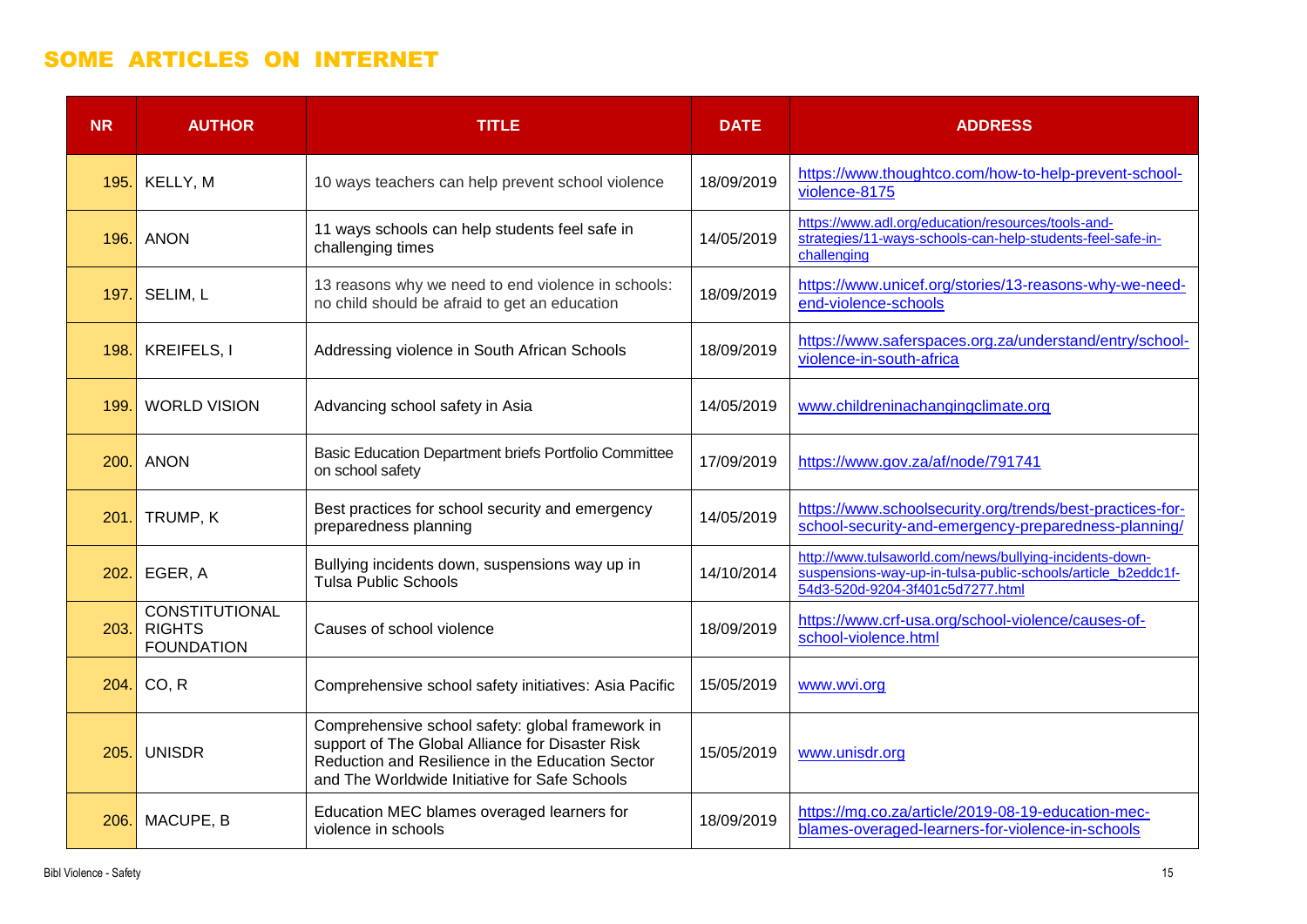| <b>NR</b> | <b>AUTHOR</b>                                                                     | <b>TITLE</b>                                                                                                                               | <b>DATE</b> | <b>ADDRESS</b>                                                                                                                                           |
|-----------|-----------------------------------------------------------------------------------|--------------------------------------------------------------------------------------------------------------------------------------------|-------------|----------------------------------------------------------------------------------------------------------------------------------------------------------|
| 207       | MCGAHA-GARNETT,<br>$\vee$                                                         | Effects of violence on academic progress and<br>classroom behaviour: from a parent's perspective                                           | 18/09/2019  | https://www.counseling.org/docs/default-source/vistas/the-<br>effects-of-violence-on-academic-progress-and-classroom-<br>behavior.pdf?sfvrsn=1828de3f_12 |
| 208       | <b>NATIONAL</b><br><b>ASSOCIATION OF</b><br><b>SCHOOL</b><br><b>PSYCHOLOGISTS</b> | Framework for safe and successful schools                                                                                                  | 14/05/2019  | www.schoolcounselor.org                                                                                                                                  |
| 209.      | <b>ANON</b>                                                                       | Holistic approach to school security: the correct<br>approach to school security must be both<br>comprehensive and collaborative in nature | 14/05/2019  | https://www.retasecurity.com/a-holistic-approach-to-<br>school-security/                                                                                 |
| 210.      | NKOSI-MALOBANE,<br>S                                                              | How school violence impacts a conducive learning<br>and teaching environment                                                               | 18/09/2019  | https://www.iol.co.za/news/opinion/how-school-violence-<br>impacts-a-conducive-learning-and-teaching-<br>environment-21791938                            |
| 211.      | <b>OECD</b>                                                                       | International Conference School Safety and Security,<br>12-14 November 2003: draft summary and proposals<br>for further work               | 14/05/2019  | www.oecd.org                                                                                                                                             |
| 212.      | DLUNGWANE, A D                                                                    | Nature and causes of violence among learners within<br>one primary school in Umlazi Township, Durban                                       | 18/09/2019  | https://pdfs.semanticscholar.org/1212/88c35214b1f9b69<br>03d163265e168355f09c6.pdf                                                                       |
| 213       | <b>MINISTER OF</b><br><b>EDUCATION</b>                                            | Regulations for safety measures at public schools                                                                                          | 17/09/2019  | http://up2speed.co.za/Legislation/REGULATIONS%20FOR%2<br>0SAFETY%20MEASURES%20AT%20SCHOOLS.pdf                                                           |
| 214.      | DEFRONZO, DJ                                                                      | Report of the School Safety Infrastructure Council                                                                                         | 14/05/2019  | www.architecturalrecord.com                                                                                                                              |
| 215       | SAFE SCHOOLS<br><b>ACTION TEAM</b>                                                | Safe schools policy and practice: an agenda for<br>action                                                                                  | 14/05/2019  | www.edu.gov.on.ca                                                                                                                                        |
| 216.      | <b>NEBRASKA DEPT</b><br>OF EDUCATION                                              | Safety and Security Standards adopted                                                                                                      | 14/05/2019  | www.education.ne.gov                                                                                                                                     |
| 217.      | PPTA                                                                              | Safety in schools toolkit: practical resources for<br>dealing with and preventing bullying, harassment and<br>assault                      | 14/05/2019  | www.ppta.org.nz                                                                                                                                          |
| 218.      | GINA, N                                                                           | Safety in Schools: ETDP-SETA collaboration with<br><b>Department Basic Education</b>                                                       | 13/05/2019  | https://pmg.org.za/committee-meeting/26442/                                                                                                              |
| 219.      | MACUPE, B                                                                         | Savvy school turns its gang crisis around                                                                                                  | 18/09/2019  | https://mg.co.za/article/2017-09-08-00-savvy-school-<br>turns-its-gang-crisis-around                                                                     |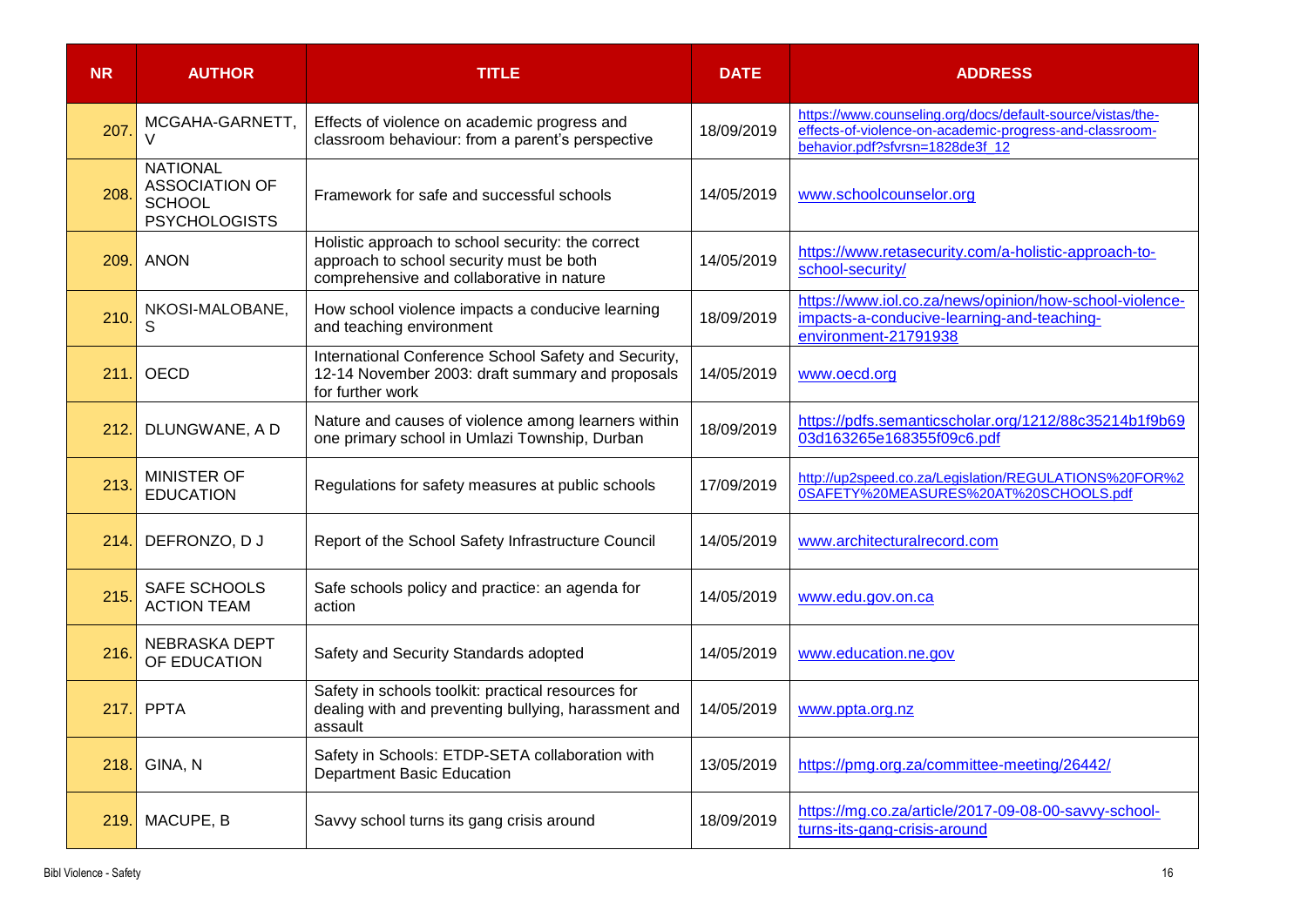| <b>NR</b> | <b>AUTHOR</b>                                                | <b>TITLE</b>                                                                                                                                                                                | <b>DATE</b> | <b>ADDRESS</b>                                                                                                                                                                 |
|-----------|--------------------------------------------------------------|---------------------------------------------------------------------------------------------------------------------------------------------------------------------------------------------|-------------|--------------------------------------------------------------------------------------------------------------------------------------------------------------------------------|
| 220.      | <b>NATIONAL CRIME</b><br><b>PREVENTION</b><br><b>COUNCIL</b> | School safety and security toolkit: a guide for<br>parents, schools, and communities                                                                                                        | 14/05/2019  | www.ncpc.org                                                                                                                                                                   |
| 221.      | LINDBERG, E                                                  | School safety model gains traction in South America:<br>the approach calls for staff to become actively<br>engaged when responding to school violence through<br>locally designed solutions | 15/05/2019  | https://news.usc.edu/108565/school-safety-model-gains-<br>traction-in-south-america/                                                                                           |
| 222.      | <b>ANON</b>                                                  | School violence                                                                                                                                                                             | 18/09/2019  | https://en.wikipedia.org/wiki/School_violence                                                                                                                                  |
| 223.      | MEYER, A G                                                   | School violence in secondary schools: guidelines for<br>the establishment of health promoting schools                                                                                       | 18/09/2019  | https://repository.nwu.ac.za/bitstream/handle/10394/479/<br>meyer_ag.pdf;sequence=1                                                                                            |
| 224.      | <b>NASP</b>                                                  | School violence prevention: brief facts and tips                                                                                                                                            | 18/09/2019  | https://www.nasponline.org/resources-and-<br>publications/resources-and-podcasts/school-climate-safety-<br>and-crisis/school-violence-resources/school-violence-<br>prevention |
| 225.      | VOLOKH, A                                                    | School violence prevention: strategies to keep<br>schools safe                                                                                                                              | 18/09/2019  | https://reason.org/wp-<br>content/uploads/1998/01/60b57eac352e529771bfa27d7<br>d736d3f.pdf                                                                                     |
| 226.      | PALM, K                                                      | School violence: what government is doing to keep<br>our children and teachers safe                                                                                                         | 18/09/2019  | https://ewn.co.za/2019/06/20/sa-school-violence-what-s-<br>being-done                                                                                                          |
| 227.      | DANIEL, L                                                    | Schools in South Africa are becoming more violent                                                                                                                                           | 18/09/2019  | https://www.thesouthafrican.com/news/south-africa-<br>schools-violent-minister-speaks-out/                                                                                     |
| 228.      | <b>ONTARIO HUMAN</b><br><b>RIGHTS</b><br><b>COMMISSION'</b>  | Sexual harassment in education                                                                                                                                                              | 02/07/2019  | www.ohrc.on.ca                                                                                                                                                                 |
| 229.      | <b>CENTRE FOR</b><br><b>APPLIED LEGAL</b><br><b>STUDIES</b>  | Sexual violence by educators in South African<br>schools: gaps in accountability                                                                                                            | 02/07/2019  | www.wits.ac.za                                                                                                                                                                 |
| 230.      | WALLACE, M                                                   | Six steps for schools to end school violence: what<br>causes a child to walk into a school with an intent to<br>harm                                                                        | 18/09/2019  | https://www.psychologytoday.com/za/blog/how-raise-happy-<br>cooperative-child/201808/six-steps-schools-end-school-<br>violence                                                 |
| 231.      | <b>ANON</b>                                                  | Social Development on increase of learner-on-learner<br>violence incidents                                                                                                                  | 17/09/2019  | https://www.gov.za/af/node/789644                                                                                                                                              |